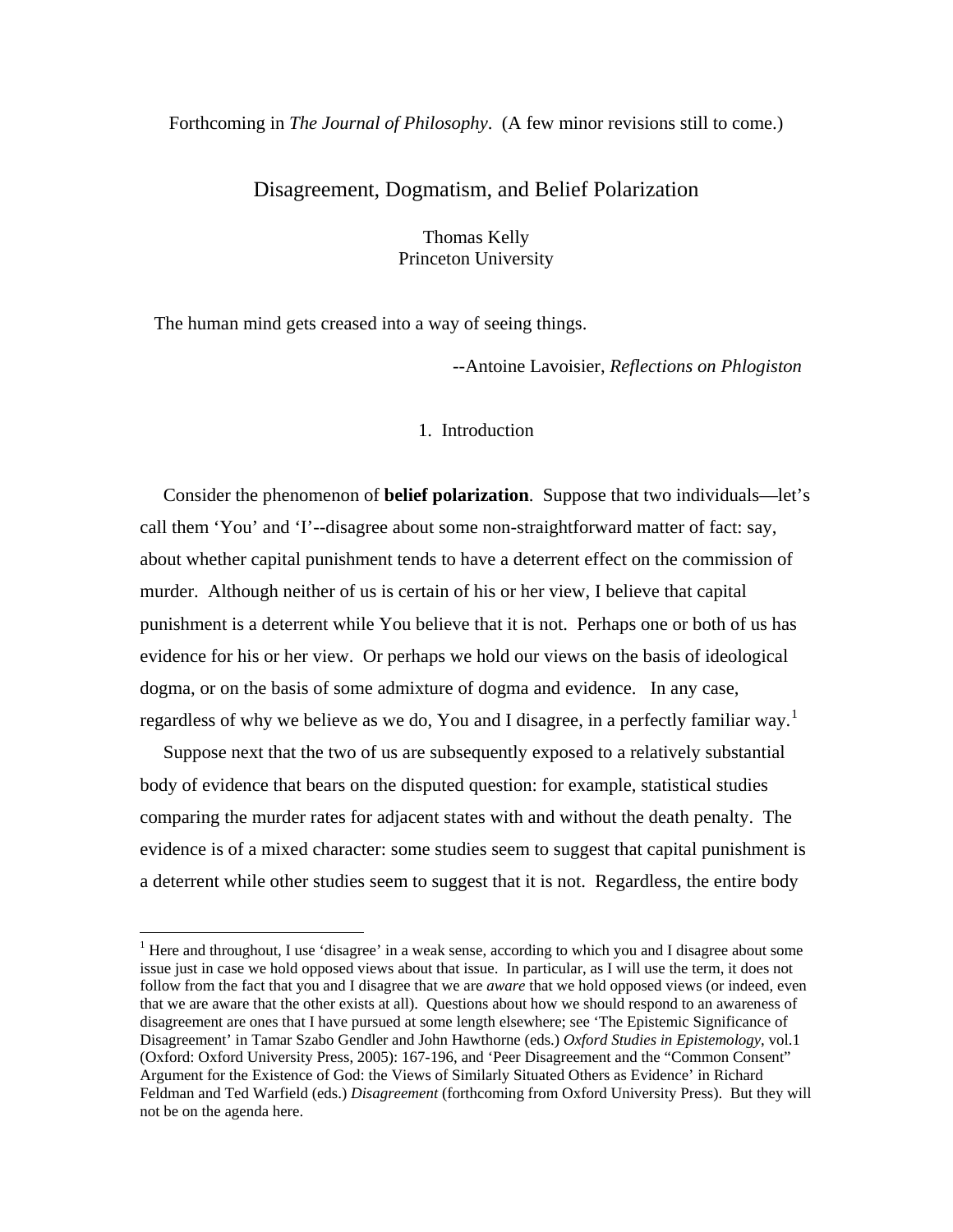of evidence is presented to each of us: there is no piece of evidence that is available to you but not to me, or vice versa.

 What becomes of our initial disagreement once we are exposed to such evidence? It is natural to expect—and perhaps, also natural to hope—that mutual exposure to common evidence will tend to lessen or mitigate our disagreement. Perhaps it would be unrealistic to expect a perfect convergence of opinion: after all, we begin with diametrically opposed views, and one might expect this fact to find reflection in our later opinions. Still, it's natural to expect that our exposure to common evidence will tend to narrow the gap between us and that, indeed, as the total evidence which is available to each of us increasingly comes to consist of common items, our views will undergo a corresponding convergence. (A Bayesian might speak here of the 'swamping' or 'washing out' of our respective prior probabilities.) At the very least, one would expect that exposure to common evidence would not *increase* the extent of our disagreement.

 In fact, however, if You and I are typical of subjects who have participated in actual experiments of exactly this sort, such natural expectations will be disappointed. $2$ Exposure to evidence of a mixed character does *not* typically narrow the gap between those who hold opposed views at the outset. Indeed, worse still: not only is convergence typically not forthcoming, but in fact, exposure to such evidence tends to make initial disagreements even more pronounced. The more I am exposed to evidence of a mixed character, the more confident I tend to become of my view that capital punishment is a deterrent. On the other hand, the more You are exposed to the same evidence, the more confident You tend to become of your initial view that capital punishment is *not* a deterrent. As our shared evidence increases, each of us tends to harden in his or her opinion, and the gulf between us widens. Our attitudes become increasingly polarized.<sup>[3](#page-1-1)</sup>

<span id="page-1-0"></span><sup>&</sup>lt;sup>2</sup> The classic study in this area is Charles Lord, Lee Ross, and Mark Lepper, 'Biased Assimilation and Attitude Polarization: The Effects of Prior Theories on Subsequently Considered Evidence', *Journal of Personality and Social Psychology*, 37, 11 (1979): 2098-2109, from which the example of the death penalty is taken. A useful overview of relevant literature, including follow-up studies, is Thomas Gilovich *How We Know What Isn't So* (New York: The Free Press, 1991); see especially Chapter 3, 'Seeing what we expect to see'.

<span id="page-1-1"></span><sup>&</sup>lt;sup>3</sup> The results in question are thus perhaps especially disappointing from the perspective of a certain kind of (old-fashioned?) Enlightenment line of thought, a line of thought which runs as follows. The fact that individuals disagree so strongly about various controversial normative issues (e.g., whether the death penalty ought to be abolished, whether institutions should have strong affirmative action policies) is often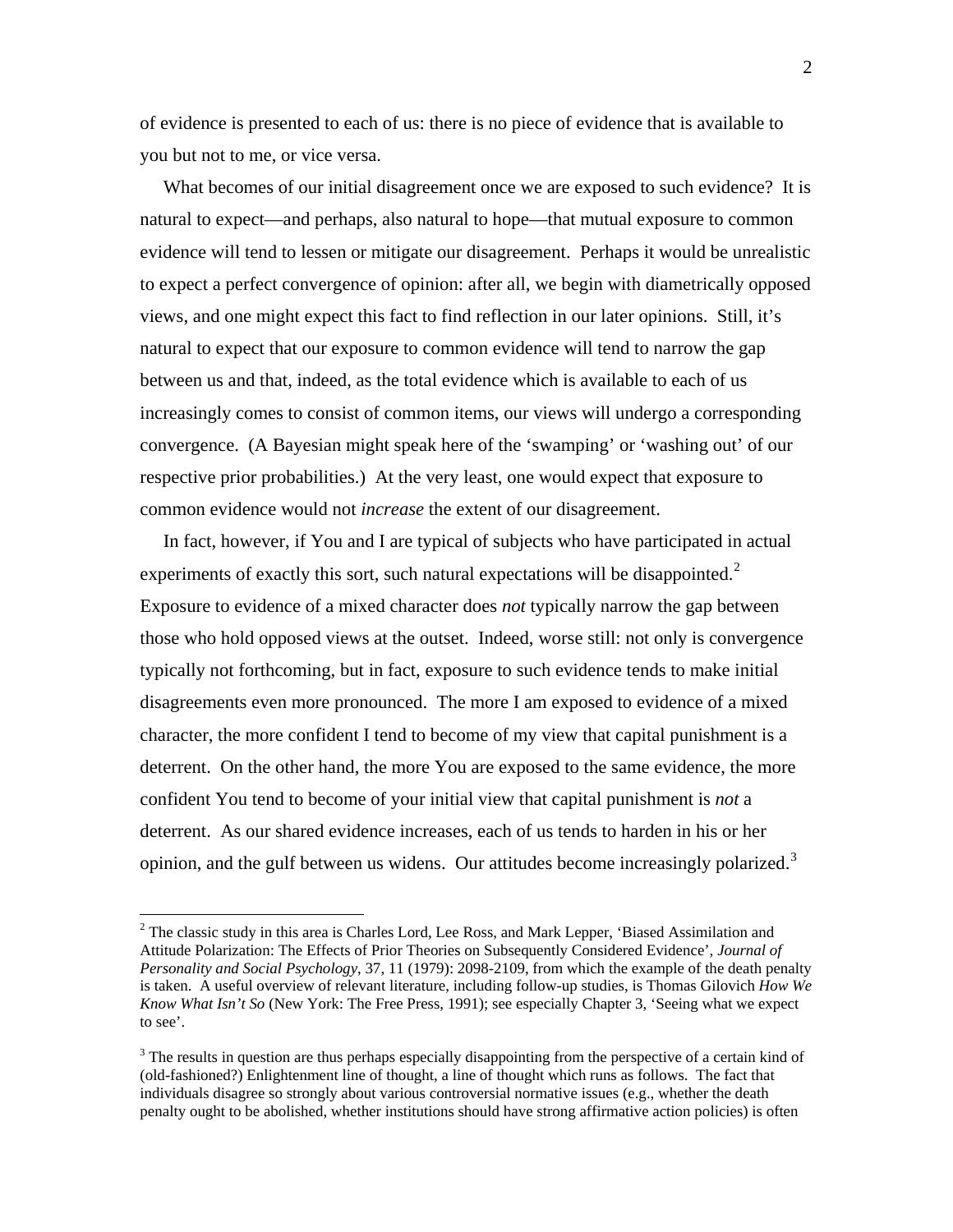The empirically well-confirmed phenomenon of belief polarization is, I think, an interesting and potentially important one, and one that it is worth attempting to understand better. What, exactly, are You and I doing? (Or not doing?) There are two sets of questions here. The first set consists of purely descriptive, psychological questions about how exactly You and I are responding to our evidence so as to generate the relevant phenomenon. The second set consists of normative questions. Given that You and I are responding to our evidence in such-and-such a way, is there any chance that our doing so is anything other than blatantly unreasonable? What is the epistemic status of the views at which we ultimately arrive by responding to our evidence in this way? How (if at all) should we attempt to counteract or correct for the relevant psychological tendency? As we will see, these normative questions are less straightforward than one might expect; pursuing them raises a number of rather subtle and delicate issues about what is to be objective or open-minded (on the one hand) as opposed to dogmatic or biased (on the other), as well as questions about the role that one's background beliefs should and should not play in the assessment of new evidence.

 Although my ultimate concern is with the normative questions, I begin by attending to the psychological ones.

## 2. Kripkean Dogmatism

 How then are You and I responding to the evidence with which we are presented? One possibility is the following: You and I are dogmatists, in something like the sense of Saul Kripke's 'Dogmatism Paradox'.<sup>[4](#page-2-0)</sup> At the outset, I believe

underwritten by a kind of purely factual, non-normative ignorance on the part of one or both parties to the dispute (e.g., as to whether the death penalty functions as an effective deterrent, or what the true effects of affirmative action policies are). Thus, the key to eliminating (or at least, damping down) such normative disagreement is to do more and better social science, and then to make sure that the results of the relevant inquiries are adequately disseminated within society. The phenomenon of polarization should, I think, give at least some pause to one attracted to this general picture.

<span id="page-2-0"></span><sup>&</sup>lt;sup>4</sup> Kripke, 'On Two Paradoxes of Knowledge', unpublished lecture delivered to the Cambridge Moral Sciences Club. The first published discussion of the paradox is Gilbert Harman, *Thought* (Princeton: Princeton University Press, 1973): 148-149. What follows is in fact a variant on Kripke's original puzzle, inasmuch as it employs the concept of justified belief rather than the concept of knowledge.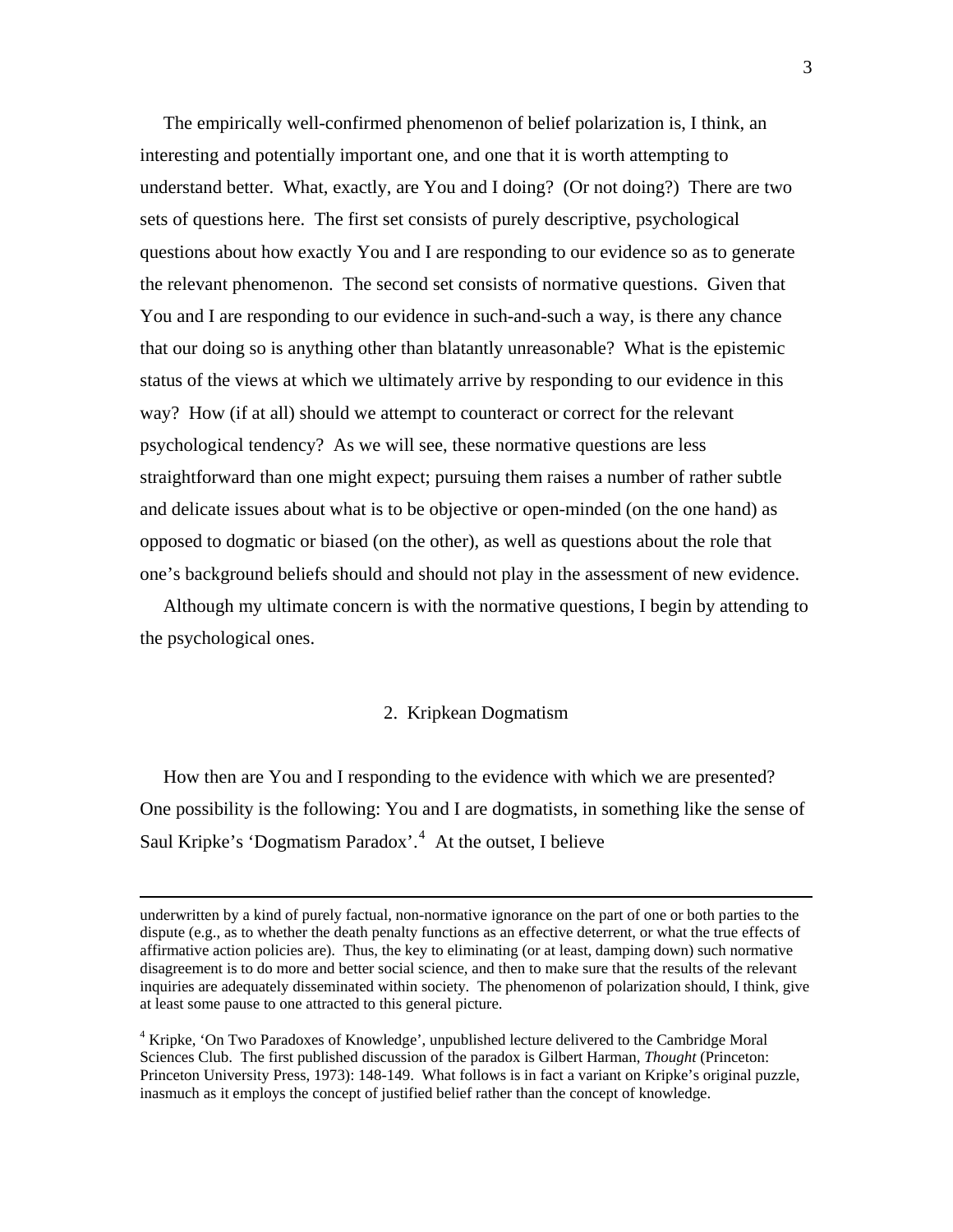#### **DETERRENCE**: Capital punishment is a deterrent.

## It follows immediately from DETERRENCE that

Any evidence that suggests that capital punishment is not a deterrent is misleading evidence.

But of course, if I am concerned to believe the truth about a given question, then a policy of ignoring misleading evidence that bears on that question would seem to be a sensible policy to follow. Realizing this, I take my original belief that DETERRENCE is true as a license to dismiss evidence that suggests otherwise on the grounds that such evidence must be misleading. On the other hand, I see no such reason to dismiss subsequently encountered evidence that seems to support DETERRENCE. (Indeed, my belief that DETERRENCE is true might very well dispose me to expect that non-misleading evidence in its favor is likely to be forthcoming.) Thus, when I am exposed to a mixed body of evidence, I dismiss that portion which conflicts with my original belief while giving weight to that portion which supports it. As a result, I become increasingly confident that DETERRENCE is true. On the other hand, You reason in a parallel but opposite way, and thus become ever more confident that DETERRENCE is false. The net result is that You and I become increasingly polarized, as each of us treats his own belief as a license to discount exactly that portion of our shared evidence which, if taken at face value, would seem to support the other's point of view.<sup>[5](#page-3-0)</sup>

 If this is in fact an accurate description of how You and I are reasoning about our shared evidence, then You and I are unreasonable. That is: it is uncontroversial *that* 

<span id="page-3-0"></span><sup>&</sup>lt;sup>5</sup> Compare the anecdote related by C.S. Peirce in his classic essay 'The Fixation of Belief':

 <sup>…</sup>I remember once being entreated not to read a certain newspaper lest it might change my opinion upon free-trade. 'Lest I might be entrapped by its fallacies and misstatements,' was the form of expression. 'You are not', my friend said, 'a special student of political economy. You might, therefore, easily be deceived by fallacious arguments upon the subject. You might, then, if you read this paper, be led to believe in protection. But you admit that free-trade is the true doctrine; and you do not wish to believe what is not true'.

Peirce remarks that 'I have often known this system to be deliberately adopted'. (As reprinted in Justus Buchler (ed.) *Philosophical Writings of Peirce* (New York: Dover, 1955), p.11.)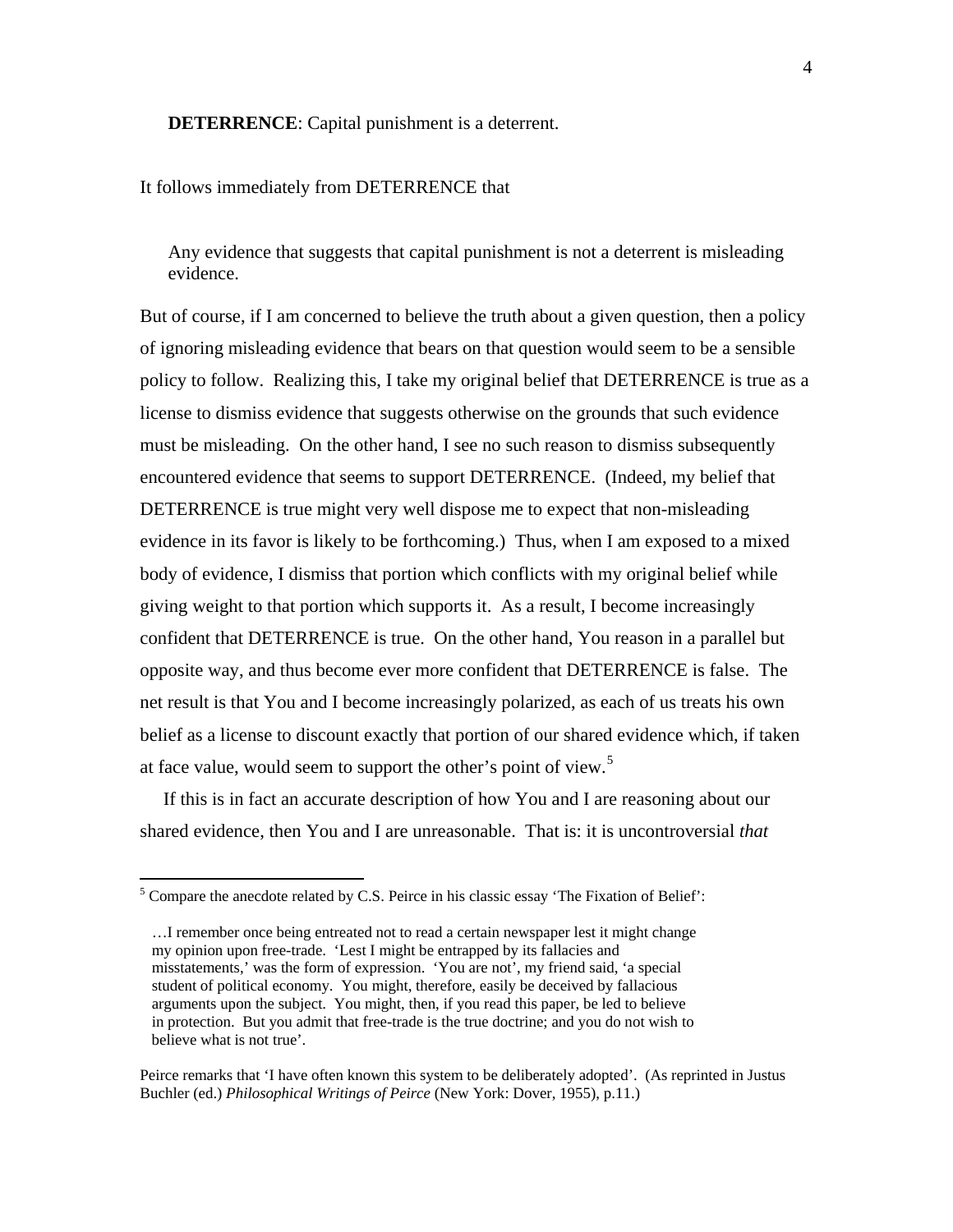Kripkean dogmatism is unreasonable. It is not immediately obvious *why* such reasoning is illegitimate, particularly if we consider cases in which one's belief is initially based on evidence sufficient to justify it (i.e., cases in which one possesses evidence sufficient to justify one's belief prior to being presented with the relevant statistical information). After all, if my original belief is justified at the outset, then, given a very plausible closure principle about justification<sup>[6](#page-4-0)</sup>, I am also justified in believing that any apparent counterevidence that I might encounter will be misleading. But if I am *justified* in believing that any counterevidence will be misleading, why am I not justified in ignoring such evidence when I actually encounter it?

 This is a genuine philosophical puzzle. Fortunately, the solution to this particular puzzle is relatively well-understood, due to the work of philosophers such as Gilbert Harman and Roy Sorensen.<sup>[7](#page-4-1)</sup> Because I have little to add to what these thinkers have said about the Dogmatism paradox, I will not linger over it here. I mention the possibility that You and I are Kripkean dogmatists in order to contrast it with an alternative descriptive model of how You and I are responding to evidence that seems to tell against our beliefs, a model that I take up in the next section. Before leaving the Dogmatism paradox however, I want to make use of it in order to introduce an idea that will be of some importance in what follows.

<span id="page-4-0"></span> $6$  The principle in question is that if S is justified in believing p, and S recognizes that p entails q, then S is justified in believing q.

<span id="page-4-1"></span> $^{7}$ I take the essentials of the correct solution to have been provided by Harman *op. cit.*, p.149, in his original presentation of the puzzle, with much useful elaboration and further development provided by Sorensen, 'Dogmatism, Junk Knowledge, and Conditionals', *The Philosophical Quarterly* 38, 153 (1988):433-454.

Roughly, Harman's solution runs as follows. Suppose that at time t0 my total evidence is such as to justify my belief that p is true. Given a plausible closure principle about justification, I am thus also justified in believing, at time t0, that any subsequently encountered evidence against p will be misleading evidence. Why then, when I subsequently encounter evidence against p at time t1, am I not justified in concluding that it is misleading? Answer: Because once I encounter evidence against p at time t1, I may no longer be justified in believing that p is true, and (hence) no longer justified in believing that any evidence against p is misleading. There is thus no single time at which I both possess the evidence against p and am justified in concluding that that evidence is misleading, although any time at which I am justified in believing that p is true is also a time at which I am justified in believing that any evidence against p is misleading.

On the dogmatism paradox, see also Carl Ginet 'Knowing Less by Knowing More', *Midwest Studies in Philosophy* 5 (1980): 151-161; Tom Sorell, 'Harman's Paradox', *Mind*, New Series, 90, 360 (1981): 557- 575; James Cargile, 'Justification and Misleading Defeaters', *Analysis* 55/3 (1995): 216-220; and Earl Conee, 'Heeding Misleading Evidence', *Philosophical Studies* 103 (2001): 99-120.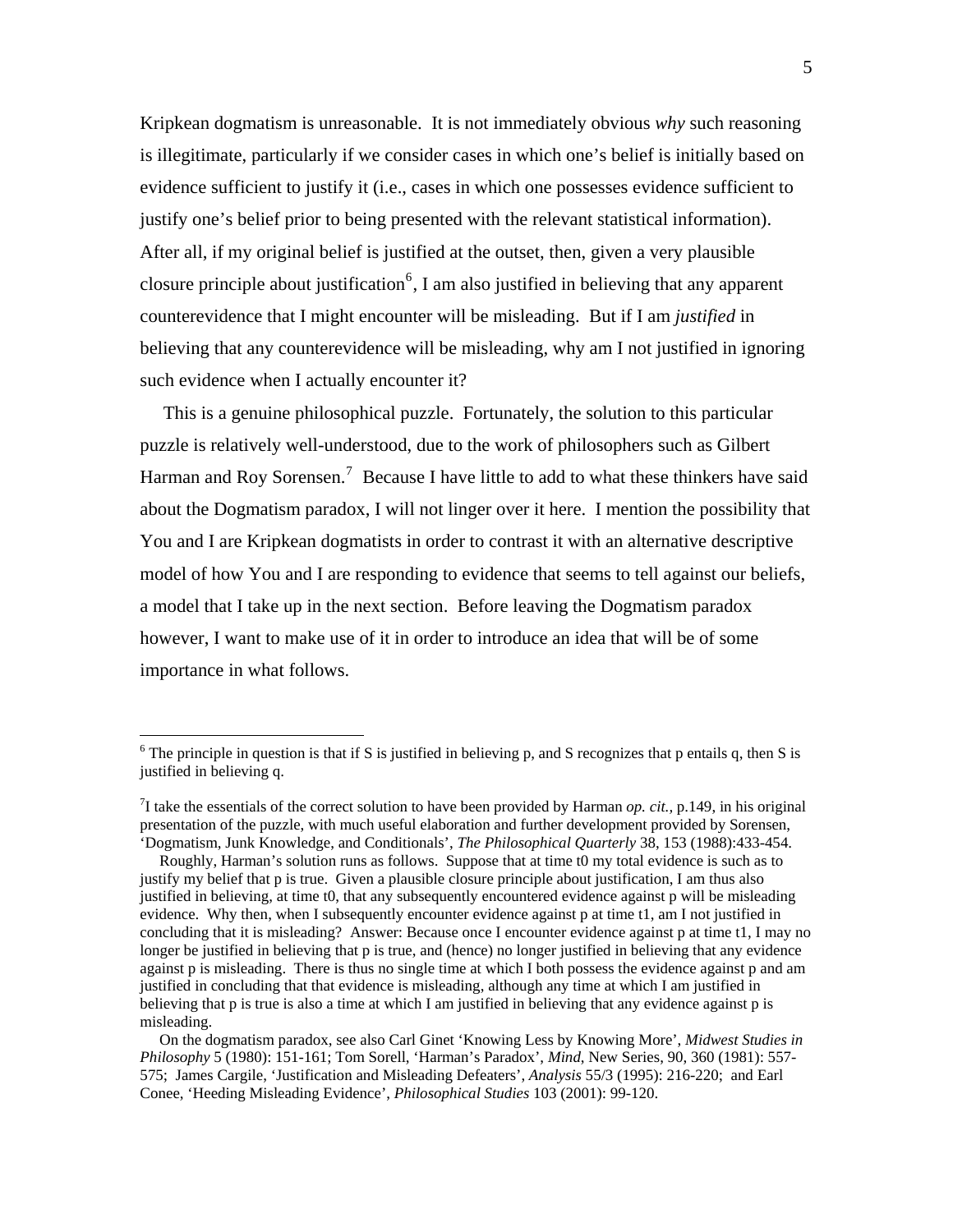One route to appreciating the bankruptcy of Kripkean dogmatism is the following. Kripkean dogmatism would seem to allow facts about what one is justified in believing to depend in an implausible way on historical facts about the temporal order in which particular pieces of evidence are acquired. Suppose that at time t0 I have no opinion at all about whether some hypothesis H is true. (Perhaps I've simply never considered the matter before.) Although I have no opinion, I'm disposed to reason in the manner of a Kripkean dogmatist: as soon as I do form an opinion one way or the other, I will treat that opinion as a reason to dismiss any subsequently encountered evidence which seems to count against it. (Thus, I'm something of an *open-minded* Kripkean dogmatist: at the outset, I'm not wedded, or even disposed, to either believing or disbelieving the hypothesis in question.) Let **E1** be a piece of evidence that strongly confirms hypothesis H. Indeed, suppose that if E1 exhausted my total evidence with respect to H, then I would be justified in believing H on its basis. (Perhaps E1 is the testimony of a highlyreliable, though not infallible, authority that H is true.) Let **E2** be a piece of evidence that strongly disconfirms H; indeed, suppose that if E2 exhausted my total evidence with respect to H, then I would be justified in believing that *H is false* on its basis. (Perhaps E2 is the testimony of another, equally-reliable authority that H is false.)

 Suppose that I am subsequently exposed to both E1 and E2 but to no other evidence that bears on H. Inasmuch as I am a Kripkean dogmatist, whether I end up believing that H is true or end up believing that H is false will depend crucially on the temporal order in which I encounter the two pieces of evidence. If I first encounter E1, I will acquire the justified belief that H is true and the justified belief that any evidence against H is misleading evidence; when I subsequently encounter E2, I will accordingly dismiss it as misleading and end up believing H. If, on the other hand, I encounter E2 first, then I will acquire the justified belief that H is false and the justified belief that any evidence which supports H is misleading; accordingly, when I subsequently encounter E1, I will dismiss *it* as misleading and end up believing that H is false. I thus end up with diametrically opposed views in the two cases, despite the fact that I have been exposed to exactly the same evidence in each. If we suppose that E1 and E2 consist of the conflicting testimony of two equally reliable authorities, what I end up believing will depend upon which of the two authorities I consulted first and which second. (Even if my decision of whom to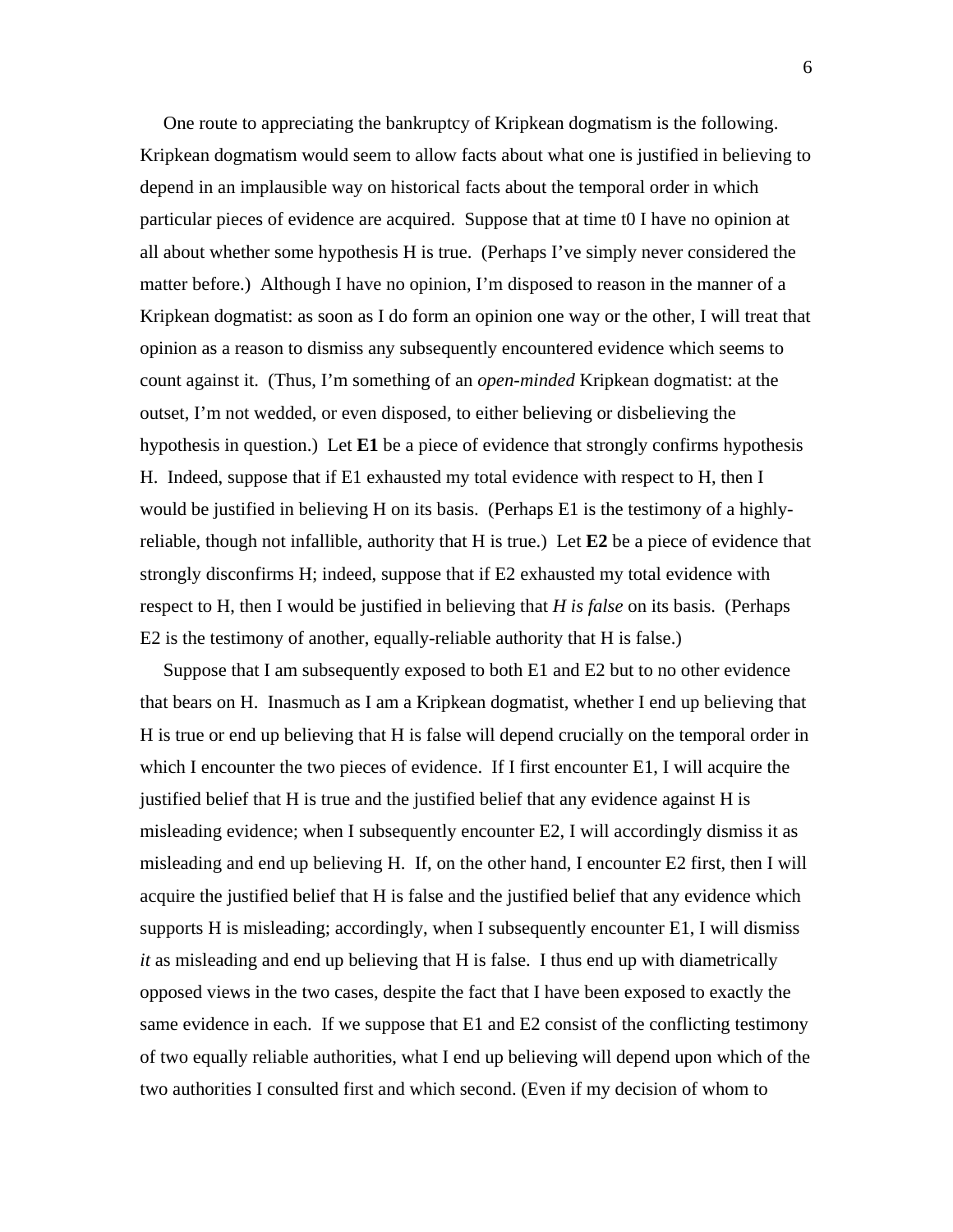consult first was based on whose office happened to be closer to my home, or on the flip of a coin). Moreover, if I'm self-aware of my own practice, I would have knowledge of the following form: 'Because I came across evidence E1 before I came across evidence E2, I now believe that the hypothesis H is true. But if I had come across evidence E2 before evidence E1, I would now believe that H is false.'

 It seems implausible (to say the least) that historical facts about the order in which evidence is acquired might make such a dramatic difference to what one is justified in believing. Indeed, many take it be a criterion of adequacy on any account of rational or justified belief that the order in which pieces of evidence are acquired makes *no difference at all* to what is reasonable for one to believe. This is the frequently endorsed requirement that evidence be commutative:

 **The Commutativity of Evidence Principle:** to the extent that what it is reasonable for one to believe depends on one's total evidence, historical facts about the order in which that evidence is acquired make no difference to what it is reasonable for one to believe.<sup>[8](#page-6-0)</sup>

In what follows, I will assume that the Commutativity of Evidence Principle is true. As we will see, subtle epistemological issues can arise about how this Principle should be interpreted and applied in particular cases; ultimately, considerable refinement will be needed. For now, however, I want to turn to an alternative descriptive model of how individuals respond to evidence that seems to tell against their beliefs, a model which serves as a rival to Kripkean dogmatism as an account of the reasoning which underwrites the polarization phenomenon.

<span id="page-6-0"></span> $8$  Commitment to the principle is exhibited, for example, in the frequently made charge that Jeffrey conditionalization (as elaborated in Richard Jeffrey, *The Logic of Decision* (McGraw-Hill: New York, 1965)) fails to respect it and is for that reason inadequate. For this objection, see, among others, Frank Doring, 'Why Bayesian Psychology is Incomplete', *Philosophy of Science* 66 (Proceedings), S379-389; Brian Skyrms, *Choice and Chance*, 3rd ed. (Wadsworth: Belmont, CA, 1986), and Bas van Fraassen *Laws and Symmetry* (Clarendon Press: Oxford, 1989). Lange ('Is Jeffrey Conditionalization Defective By Virtue of Being Non-Commutative? Remarks on the Sameness of Sensory Experience' *Synthese* 123(2000):393- 403) also accepts the principle but denies Jeffrey conditionalization runs afoul of it.

The principle is also sometimes endorsed by psychologists; see, for example Jonathan Baron, *Thinking and Deciding* (Cambridge: Cambridge University Press, 2000) p. 197.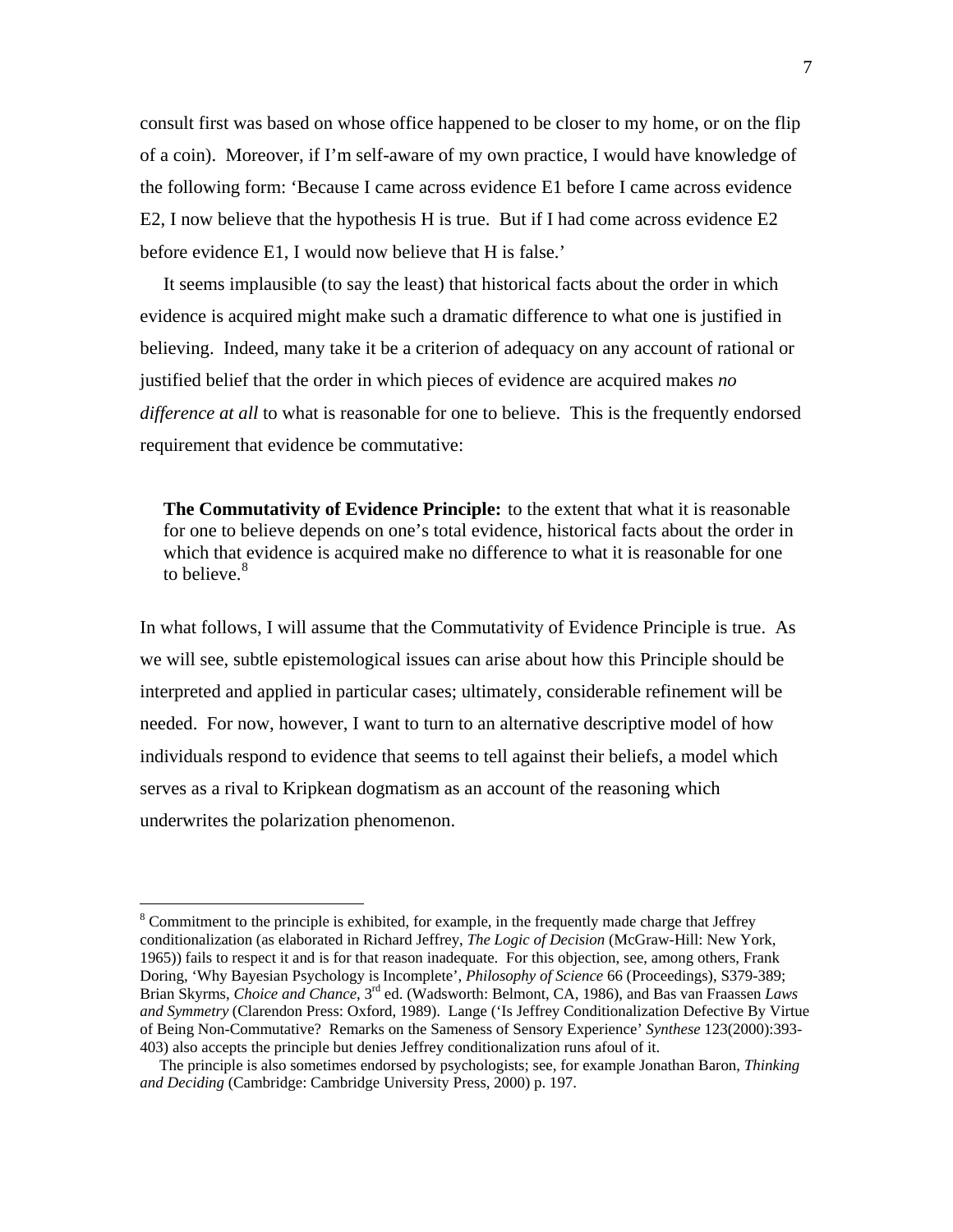# 3. An Alternative Model

 It is characteristic of the Kripkean dogmatist to treat apparent counterevidence in a dismissive manner. Indeed, a Kripkean dogmatist need not even attend to the specific content of such evidence: as soon as he knows that a given piece of evidence tells against one of his beliefs, he knows all that he needs to know in order to employ his general policy; he thus pays it no further heed. The suggestion that You and I are Kripkean dogmatists is, no doubt, an unflattering one. I am thus happy to report that You and I do not seem to be dogmatists in this sense. That is, individuals who have participated in the relevant experiments do *not* typically pay less attention to counterevidence than to supporting evidence. Indeed, the opposite seems to be true: far from paying less attention to counterevidence, it seems that we pay *more* attention to it.<sup>[9](#page-7-0)</sup>

 Why would paying more attention to apparent counterevidence give rise to the polarization phenomenon? As a point of comparison, consider the way in which one's disbelieving the conclusion of an argument might play a role in one's uncovering a flaw in that argument--say, a subtle equivocation between the argument's premises and its conclusion. Typically, if one believes that p, then one also believes (or at least, is disposed to believe) that *there are no sound arguments for not-p*. When one is subsequently presented with what purports to be a sound argument for not-p, one is thus disposed to view that argument with a greater measure of suspicion and to subject it to closer scrutiny. And the more one subjects the argument to close scrutiny (roughly: the more cognitive resources one devotes to the task of finding some flaw in the argument), the more likely one is to find a flaw in that argument if in fact there is some flaw to be found. Of course, individuals can, and not infrequently do, recognize that particular arguments are flawed even when they agree with the conclusions of those arguments. But in general, there is evidence which suggests that our sensitivity to even formal fallacies is not invariant with respect to our prior attitude towards the conclusions of the arguments in which those fallacies are embedded. All else being equal, individuals tend to be significantly better at detecting fallacies when the fallacy occurs in an argument for

<span id="page-7-0"></span><sup>&</sup>lt;sup>9</sup> See, for example, the discussion in Gilovich, *op. cit.*, chapter 3, especially pages 54-56.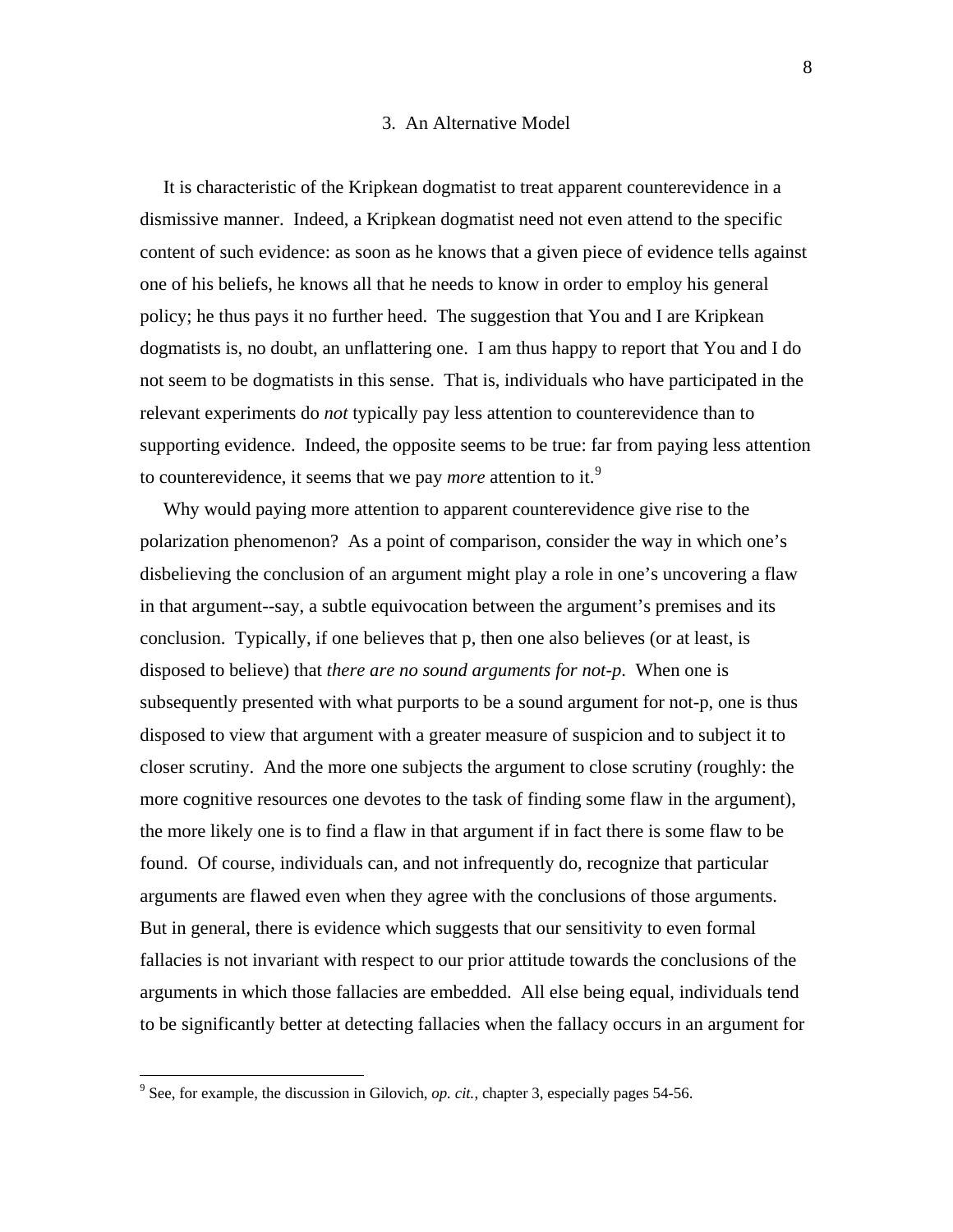a conclusion which they disbelieve, than when the same fallacy occurs in an argument for a conclusion which they believe.<sup>[10](#page-8-0)</sup>

 Suppose that one is presented with an argument for a conclusion which contradicts something that one believes. One examines the argument, judges that it is not a good one, and so retains one's original view. Suppose, moreover, that the fact that one judges that the argument is not a good one is contingent on the fact that one already disbelieved its conclusion prior to having been presented with the argument: if one had not already disbelieved the conclusion—if, say, one had been an agnostic or had not yet formed an opinion about the relevant issue—then one *would* have been persuaded by the argument. This might look extremely suspicious. After all, if an argument is sufficiently attractive that it would have convinced one if one had initially examined it from a standpoint of neutrality, how can it be legitimate for the crucial difference to be made by the fact that one *already* had an opinion about the issue in question, an opinion that, *ex hypothesi*, one arrived at in ignorance of the argument?<sup>[11](#page-8-1)</sup>

 However, in such cases much depends on the particular role that one's prior disbelief plays in leading one to conclude that the argument is not a good one. Thus, perhaps before encountering Socrates, Cebes is confident that *human beings do not possess immortal souls*. Attempting to convince him otherwise, Socrates offers an argument for the contrary conclusion. Contrast two cases:

 **Case 1**. Cebes reasons as follows: 'The conclusion of Socrates' argument is that human beings have immortal souls. But that's false. Because there are no sound arguments for false conclusions, the argument must harbor some hidden flaw.' He thus remains convinced that human beings do not have immortal souls.

 **Case 2**. Because Cebes is convinced that human beings do not have immortal souls, he believes that Socrates' argument for the contrary conclusion must harbor some hidden

<span id="page-8-0"></span><sup>&</sup>lt;sup>10</sup> See, e.g., Jonathan St.B.T. Evans, J.L. Barston and Paul Pollard, 'On the Conflict Between Logic and Belief in Syllogistic Reasoning' *Memory and Cognition* 11(1983):295-306, and Evans, *Bias in Human Reasoning* (Lawrence Erlbaum: Hove, UK 1989).

<span id="page-8-1"></span> $11$  Indeed, attempts to characterize the distinction between good and bad arguments sometimes seek to do so partially in terms of the effects that such arguments would or wouldn't have upon idealized audiences of agnostics, neutral parties who neither affirm nor deny the conclusions of the arguments in advance. See, for example, Peter van Inwagen, *The Problem of Evil* (Oxford: Oxford University Press, 2006), Lecture 3, 'Philosophical Failure'.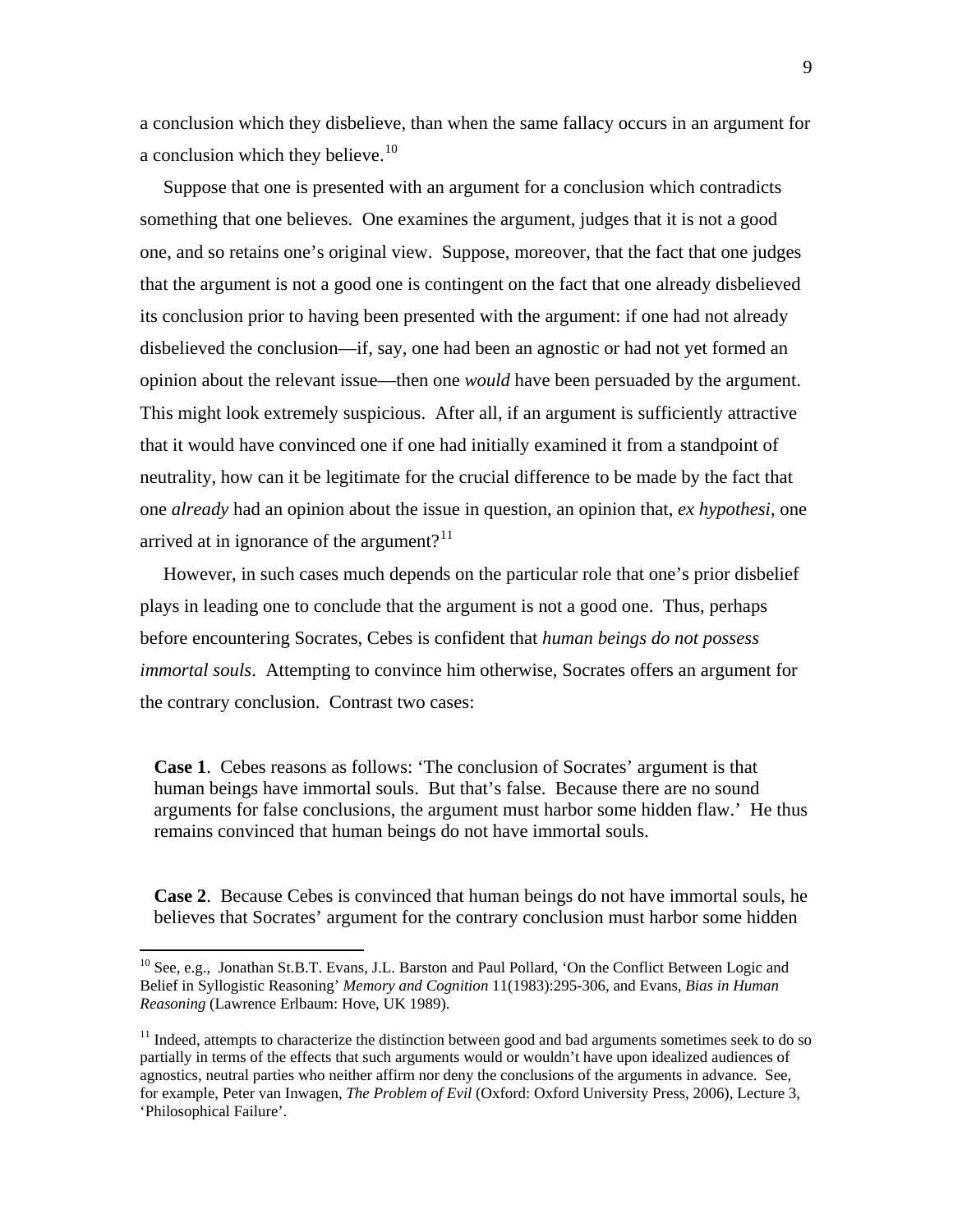flaw. Because he believes that the argument harbors some hidden flaw, he scrutinizes it more thoroughly than he would have otherwise; because he scrutinizes it so thoroughly, he ultimately detects a subtle equivocation in the argument that would have escaped notice if he had subjected the argument to a level of scrutiny any less severe. He thus remains convinced that human beings do not have immortal souls.<sup>[12](#page-9-0)</sup>

 In each case, Cebes remains unmoved by Socrates' argument. Moreover, in each case, his doing so is counterfactually dependent on his prior conviction. However, the two cases differ crucially with respect to the relationship between Cebes' prior conviction and his reason for concluding that Socrates' argument is unsound. In Case 1, if asked what reason he has for thinking that Socrates' argument is unsound, Cebes will cite the fact that he believes that human beings do not have immortal souls, or (more likely) the proposition that *human beings do not have immortal souls* itself. This is the way of the Kripkean dogmatist. As we have emphasized, such reasoning is not generally legitimate.<sup>[13](#page-9-1)</sup> In contrast, in Case 2, if Cebes is asked to defend his rejection of Socrates' argument as unsound, he will cite as his reason not the proposition that *human beings do not possess immortal souls*, nor the fact that he believes this proposition, but rather the flaw in Socrates' argument. In the second case, although Cebes' prior belief plays a crucial historical role in his recognition that Socrates' argument is unsound, the role in question is an essentially heuristic one: it belongs—to an invoke an old distinction—to the context of discovery, as opposed to the context of justification.

 Notice that in the second case, unlike the first, Cebes' remaining unmoved in the face of Socrates' arguments is perfectly legitimate. After all, he has identified a genuine flaw

<span id="page-9-0"></span> $12$  Of course, neither the Cebes of Case 1 nor Case 2 bears much resemblance to Cebes as depicted by Plato in the *Phaedo,* who proves so deplorably acquiescent in the face of Socartes' sophistries.

<span id="page-9-1"></span><sup>&</sup>lt;sup>13</sup> Plausibly, there are some cases in which the general pattern of reasoning *is* legitimate. For example, Zeno's contemporaries were, I think, justified in concluding that his arguments for the impossibility of motion are flawed, even if (as is almost surely the case) they lacked the philosophical and mathematical sophistication to say what is wrong with those arguments (i.e., what is wrong with them other than that their conclusion is false). In some cases, it might be more reasonable for one to think that the fact that an argument is flawless as far as one can tell is explained by one's ignorance or lack of sophistication rather than by its being flawless in fact. In general, the idea that there are 'Moorean facts'—roughly, propositions which we should treat as sufficient reasons to reject as unsound any philosophical argument which seeks to cast doubt on them—is one that enjoys considerable currency within contemporary philosophy. For references and further discussion, see my 'Moorean Facts and Belief Revision, or Can the Skeptic Win?' in John Hawthorne (ed.) *Philosophical Perspectives, vol.19: Epistemology* (Blackwell Publishers, 2005), pp.179-209.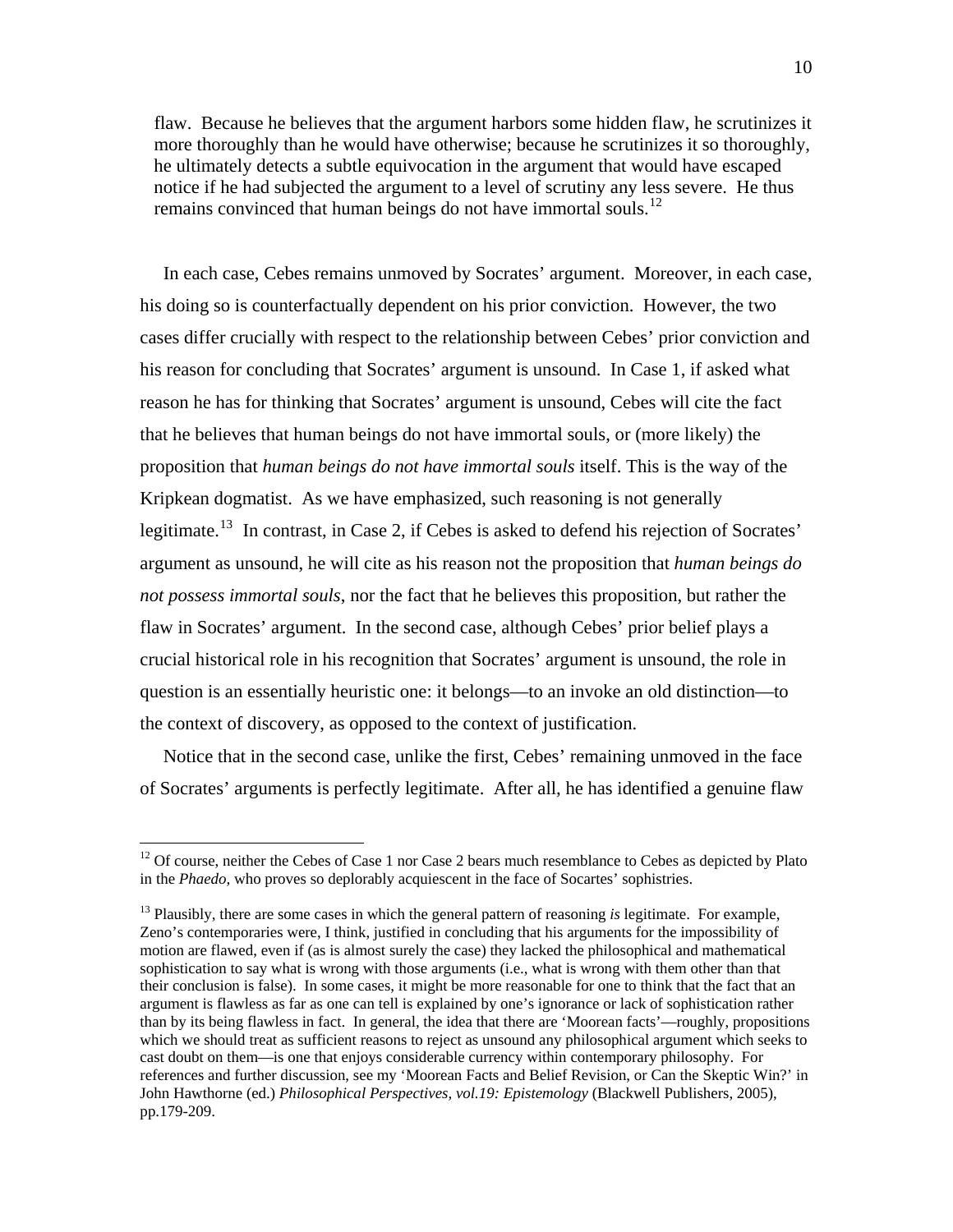in the argument. That he would not have done so were it not for the fact that he was antecedently disposed to believe that any argument for the conclusion in question must harbor some hidden flaw is of no normative significance. Indeed, his basis for declaring the argument unsound is no less strong than if the same reason were offered by someone who believed the argument's conclusion.<sup>[14](#page-10-0)</sup>

 What holds for formal fallacies in arguments holds for methodological problems in statistical studies as well: in the psychological studies which demonstrated the polarization phenomenon, individuals manifested heightened sensitivity to methodological problems in studies when the results of those studies seemed to tell against their beliefs. Indeed, psychologists who have discussed the phenomenon sometimes emphasize the extent to which individuals prove adept in identifying genuine limitations or weaknesses in studies that conflict with their prior beliefs.<sup>[15](#page-10-1)</sup>

 Of course, all of this might lead one to think that You and and I are guilty, not of giving too much scrutiny to evidence that seems to tell against our beliefs, but rather of giving too little scrutiny to evidence that seems to tell in their favor. Or better: perhaps our fault lies in the fact that we subject such evidence to *different* levels of scrutiny. That

<span id="page-10-1"></span>15 See, e.g., Gilovich *op.cit.* p.54:

<span id="page-10-0"></span><sup>14</sup> Compare a case which might at first glance seem even more suspicious, viz. a case in which one's *desire* not to believe the conclusion of an argument plays an essential role in the process which leads one to judge that that argument is unsound. In the Introduction to his *Philosophical Explanations* (Cambridge, MA: Belnap, 1981), Robert Nozick signals his intention to uncover flaws in formidable arguments that purport to show that we lack knowledge or free will, a project that (he explicitly declares) is motivated by the value to him of being able to conclude that we *do* possess knowledge and free will. (Presumably, equally formidable arguments the conclusions of which concern matters of relative indifference would be left unmolested.) Of course, if Nozick's desire to conclude that a given skeptical argument is unsound leads him to overestimate the force of his critique, then his remaining unmoved in the face of the argument is normatively inappropriate. However, if the desire leads him to uncover what is in fact a genuine flaw in the argument, then his remaining unmoved is perfectly legitimate. Indeed, in that case his basis for rejecting the argument is just as strong as if the same problem had been discovered by someone who passionately wanted skepticism to be true, and thus reported the relevant discovery in a spirit of great disappointment.

The results of this experiment were striking. The participants considered the study that provided evidence consistent with their prior beliefs…to be a well-conducted piece of research that provided important evidence concerning the effectiveness of capital punishment. In contrast, they uncovered numerous flaws in the research that contradicted their initial beliefs…Now consider what the participants in this experiment did *not* do. They did not misconstrue the evidence against their position as more favorable than it really was. They correctly saw hostile findings as hostile findings. Nor did the participants simply ignore or dismiss these negative results. Instead, they carefully scrutinized the studies that produced these unwanted and unexpected findings and came up with criticisms that were largely appropriate…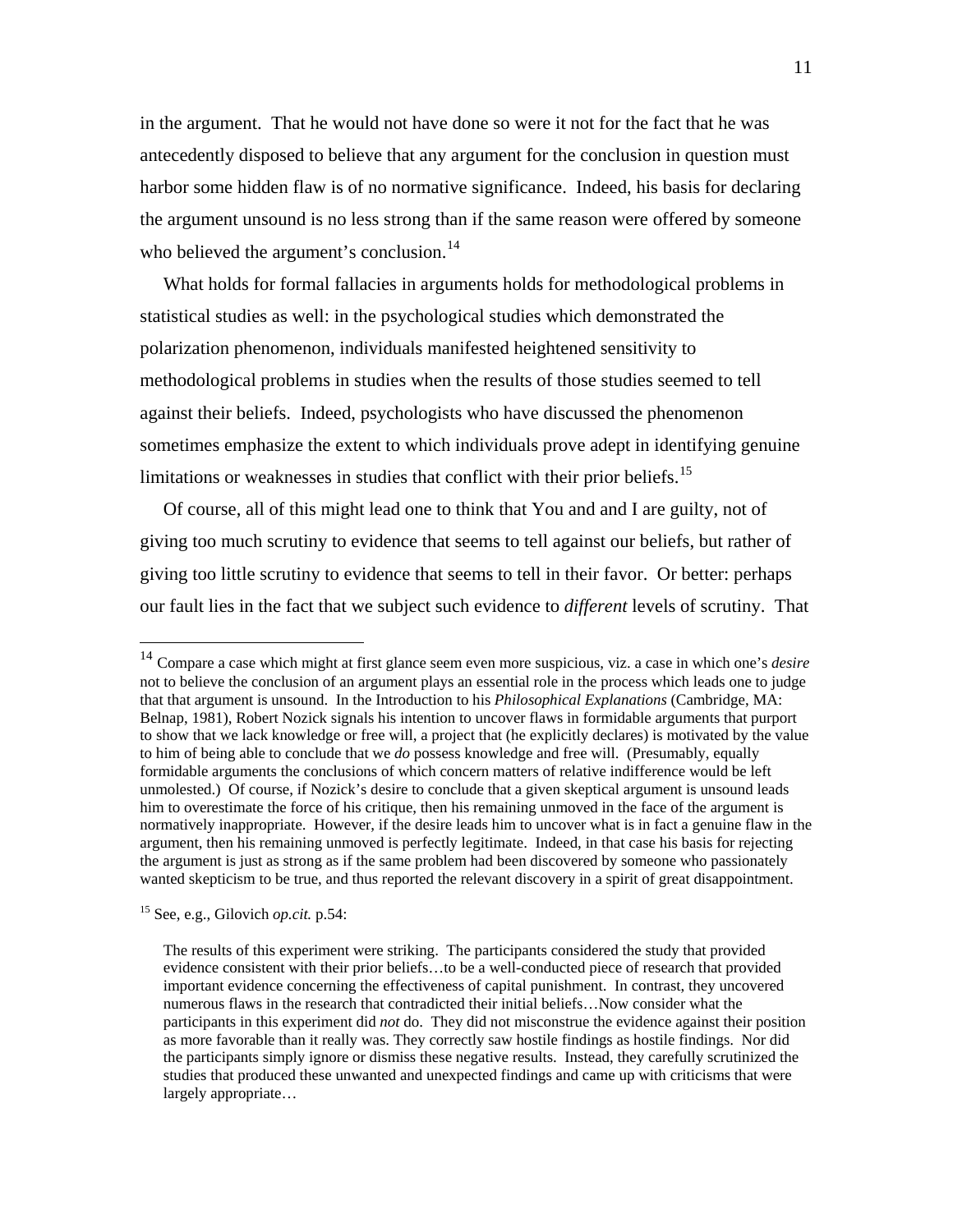is, perhaps whatever absolute level of scrutiny we ought to devote to newly encountered evidence—indeed, even if no absolute level of scrutiny is rationally required of us—in any case, the one thing that we are rationally required not to do is to devote different levels of scrutiny to evidence depending on how well it coheres with our prior beliefs. (Here as elsewhere, formal normative requirements, i.e., ones requiring consistency in some broad sense of that term, might seem easier to defend than more substantive ones.)

 I will take up this natural thought shortly. First, however, I want to examine another psychological mechanism that seems to play a role in underwriting the polarization phenomenon, a mechanism that is structurally similar to the one we have just considered although somewhat more subtle in its operation. In fact, it is another manifestation of our tendency to devote more thought to evidence which seems to tell against our beliefs than to evidence which seems to tell in their favor:

 For a given body of data and a given hypothesis which purports to explain that data, the extent to which one is disposed to search for alternative explanations of the data is not independent of one's prior attitude toward the hypothesis.

Thus, suppose that one is presented with evidence E and that hypothesis H is a *potential explanation* of E: roughly, H is the sort of thing which, if true, would account for why E is true.<sup>[16](#page-11-0)</sup> If one is convinced that H is true prior to learning that E is true, then, all else being equal, upon learning E one is disposed to treat H as the actual explanation of E and to increase one's confidence that H is true on the basis of E, which one treats as confirming evidence for H (at least, provided that one does not also already believe some alternative hypothesis which is also a potential explanation of E). If, on the other hand, one is convinced that H is *false* prior to learning E, then, upon learning E, one is more likely to search for some alternative explanation H' to account for E. And, all else being equal, the more cognitive resources one devotes to the task of searching for alternative explanations, the more likely one is hit upon such an explanation, if in fact there is an alternative to be found.

<span id="page-11-0"></span><sup>&</sup>lt;sup>16</sup> This is somewhat overly simple as a characterization of what it is to be a potential explanation, but the complexities need not concern us here. For further discussion, see Peter Lipton, *Inference to the Best Explanation* (Routledge: London, 1991), especially chapter 4.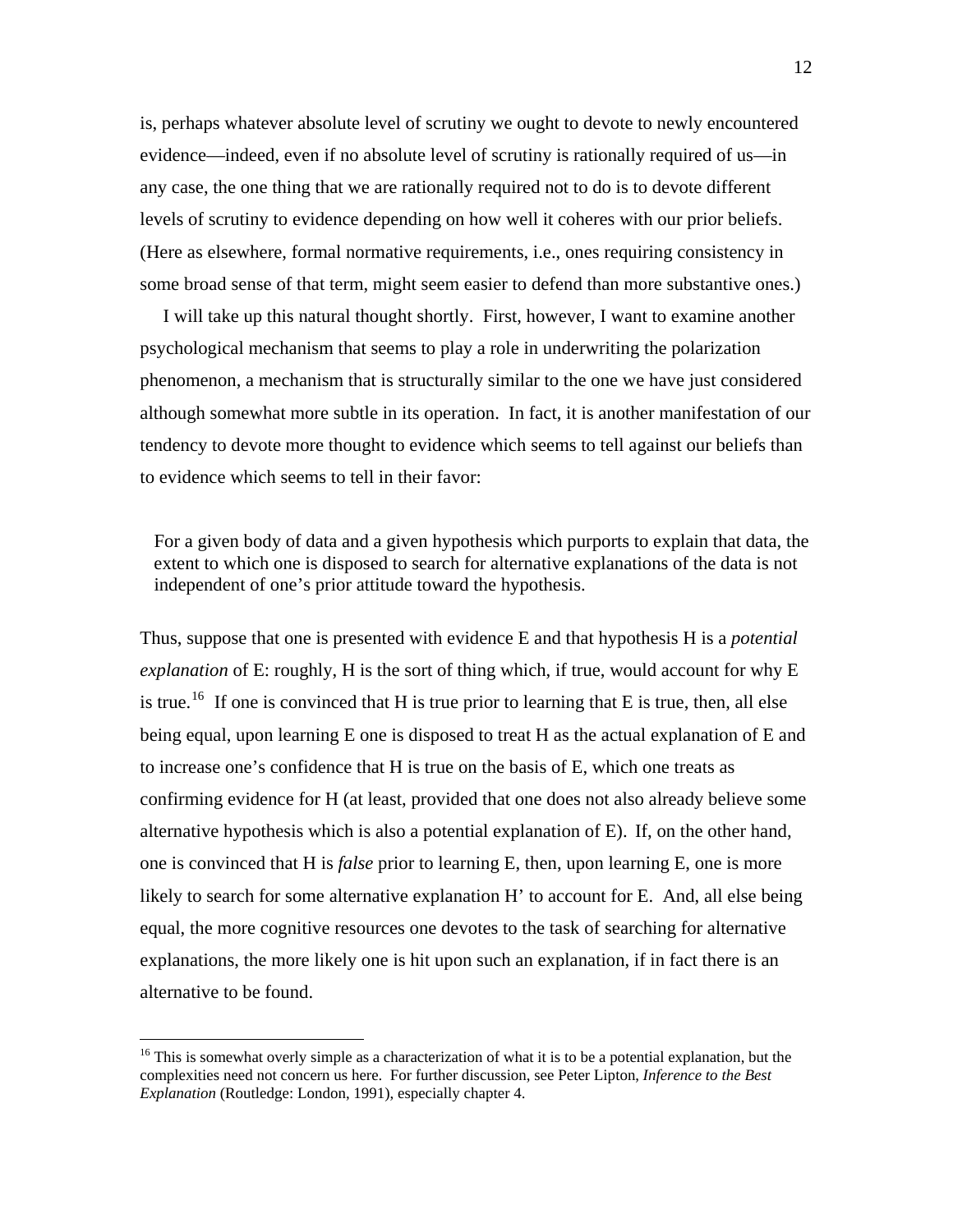To illustrate with reference to the example of capital punishment: suppose that You and I are informed that two neighboring states, A and B, differ in that

**Fact 1:** State A, but not State B, has capital punishment, and **Fact 2:** State A has a lower murder rate than State B.

The hypothesis of DETERRENCE is a potential explanation of Fact 2: it is the kind of hypothesis which, if true, would account for why Fact 2 holds. Given that I initially believe DETERRENCE, when I subsequently learn Fact 2, I am disposed to conclude straightaway that DETERRENCE is the actual explanation of that fact and to increase my confidence that DETERRENCE is true as a result. On the other hand, given that You initially disbelieve DETERRENCE, You are more likely to search for some alternative explanation in order to explain why Fact 2 holds. Suppose that as a result of your efforts, You do find some plausible alternative potential explanation. Having done so, You will increase the credence that you give to DETERRENCE in the light of Fact 2 to a lesser degree, inasmuch as You are aware of a plausible alternative potential explanation of which I am unaware. (One way of thinking about what is happening: for You but not for Me, the plausible alternative steals some of the credence that would otherwise go to DETERRENCE.) As You and I continue to respond to incoming evidence in the light of our prior beliefs in this way, the net effect is that we are pushed further and further apart. This then, is another aspect of a psychological model that is itself a rival hypothesis to Kripkean dogmatism as the mechanism which underwrites the phenomenon of polarization.

 Let's suppose that this is in fact an accurate description of how our prior beliefs sometimes influence hypothesis generation. What normative significance (if any) would this have? Again, the normative issues that arise here are not completely straightforward. Of course, if one's conviction that some hypothesis is false leads one to try to explain away apparently supporting data by attributing them to some implausible and *ad hoc* hypothesis, then one's doing so is unjustified. On the other hand, suppose that one's conviction and the search that it prompts leads one to hit upon what is in fact a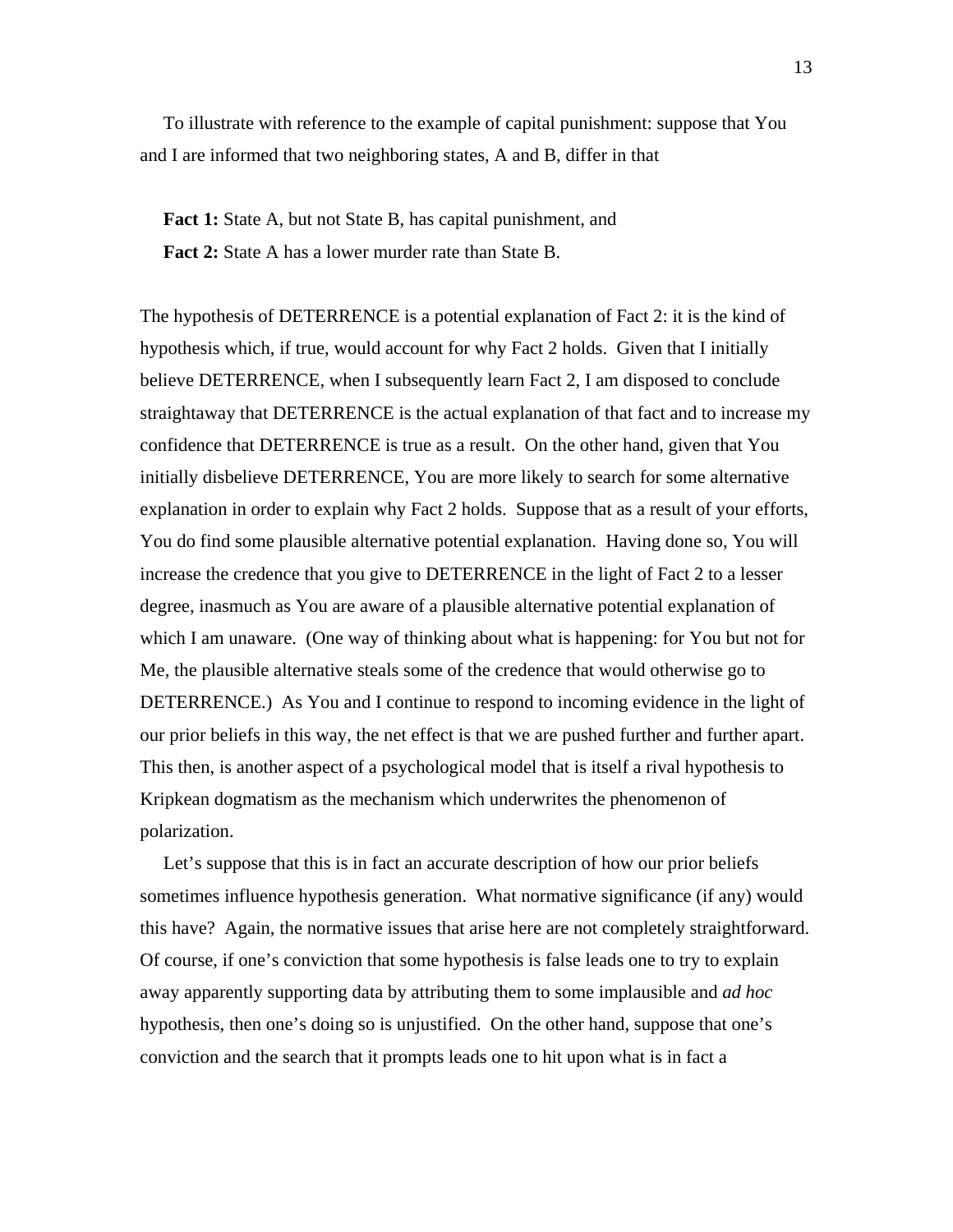formidable alternative explanation of the data, a hypothesis which does warrant serious consideration. The key epistemological fact here is the following:

 **The Key Epistemological Fact**: For a given body of evidence and a given hypothesis that purports to explain that evidence, how confident one should be that the hypothesis is true on the basis of the evidence depends on the space of alternative hypotheses of which one is aware.

In general, how strongly a given body of evidence confirms a hypothesis is not solely a matter of the intrinsic character of the evidence and the hypothesis. (Nor is it solely a matter of their intrinsic characters together with one's background theory of how the world works.) Rather, it also depends on the presence or absence of plausible competitors in the field. It is because of this that the mere articulation of a plausible alternative hypothesis can dramatically reduce how likely the original hypothesis is on one's present evidence.<sup>[17](#page-13-0)</sup>

 Consider an historical example that is often thought to illustrate this normative phenomenon. Many organisms manifest special characteristics that enable them to flourish in their typical environments. According to the **Design Hypothesis**, this is due to the fact that such organisms were so designed by an Intelligent Creator (i.e., God). The Design Hypothesis is a potential explanation of the relevant facts: if true, it would account for the facts in question. How well-supported is the Design Hypothesis by the relevant evidence? Plausibly, the introduction of the Darwinian Hypothesis as a competitor in the nineteenth century significantly diminished the support enjoyed by the Design Hypothesis. That is, even if there had been no reason to *prefer* the Darwinian Hypothesis to the Design Hypothesis, the mere fact that the Design Hypothesis was no longer the only potential explanation in the field tends to erode (to some extent at least)

<span id="page-13-0"></span> $17$  The point was forcefully pressed by Hilary Putnam in the 1960s as a reason for doubting that Carnap's vision for inductive logic was a well-conceived research program. The relevant papers are collected in his *Mathematics, Matter, and Method* (Cambridge: Cambridge University Press, 1975). Horwich *Probability and Evidence* (Cambridge: Cambridge University Press, 1982) concedes the general epistemological point but argues that a broadly Carnapian confirmation theory can successfully accommodate it. Chihara, 'Some Problems for Bayesian Confirmation Theory', *British Journal for the Philosophy of Science*, vol.38, pp.551-560 argues that orthodox Bayesianism founders on the same point. A good discussion of the general issue is Earman, *Bayes or Bust* (Cambridge, MA: MIT Press, 1992), chapter 7.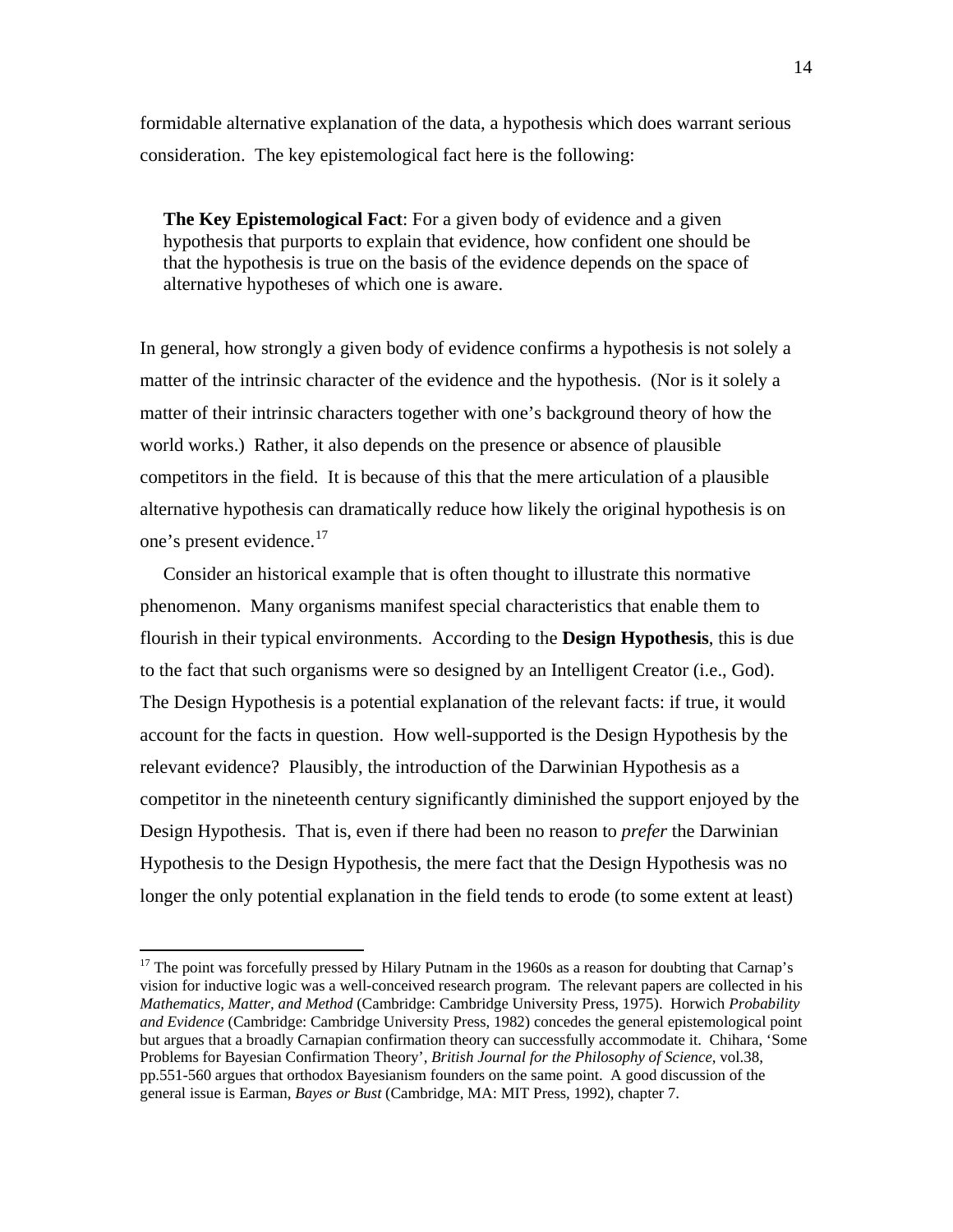how much credence the Design Hypothesis merits on the basis of the relevant considerations.

 For the sake of explicitness, let's bring the psychological and normative considerations together. As a psychological matter, when we encounter data that seem to go against what we believe, we are disposed to devote resources to the project of generating rival hypotheses to account for that data. To the extent that we are successful in generating plausible rivals, apparent counterevidence gets considered against a relatively rich space of alternative explanatory hypotheses. This fact tends to diminish the extent to which any particular hypothesis in the field gets confirmed or disconfirmed by the original evidence, inasmuch as the competitors tend to divide up the support conferred by the novel evidence among them. That is, the support which any one of the hypotheses receives is diluted by the presence of the others. (This last fact is a normative consequence of the operation of the relevant psychological process.) On the other hand, when we encounter evidence that is plausibly explained by things that we *already* believe, we typically do *not* devote additional resources attempting to generate alternatives. Data that seem to support hypotheses that are already believed thus tend to get considered against a comparatively impoverished or sparse background of alternative hypotheses. As a result of the less competitive milieu, the support conferred by the new evidence is not siphoned away, and thus tends to go in relatively undiluted form to the already accepted hypothesis. Over time, this invisible hand process tends to bestow a certain competitive advantage to our prior beliefs with respect to confirmation and disconfirmation.<sup>[18](#page-14-0)</sup>

 How do the psychological tendencies considered in this section—tendencies which apparently underwrite the polarization phenomenon--compare to Kripke-style dogmatism? In one important and salient respect, the way that You and I respond to new evidence resembles Kripke-style dogmatism, in that both essentially involve treating

<span id="page-14-0"></span><sup>&</sup>lt;sup>18</sup> It proves a surprisingly delicate matter to give an account of the circumstances in which two potential explanations constitute *rival* hypotheses, i.e., when the explanations genuinely compete with one another for evidential support (as opposed to, say, supplementing one another as parts of some larger, more encompassing potential explanation). On this, see Harman, 'Competition for evidential support,' *Proceedings of the Eleventh Annual Meeting of the Cognitive Science Society* (Hillsdale, New Jersey; Lawrence Erlbaum: 1989): pp. 220-226.. Nevertheless, I assume that we have some intuitive grip on the notion of competition among explanatory hypotheses and can recognize particular instances of it, even if an abstract characterization proves elusive.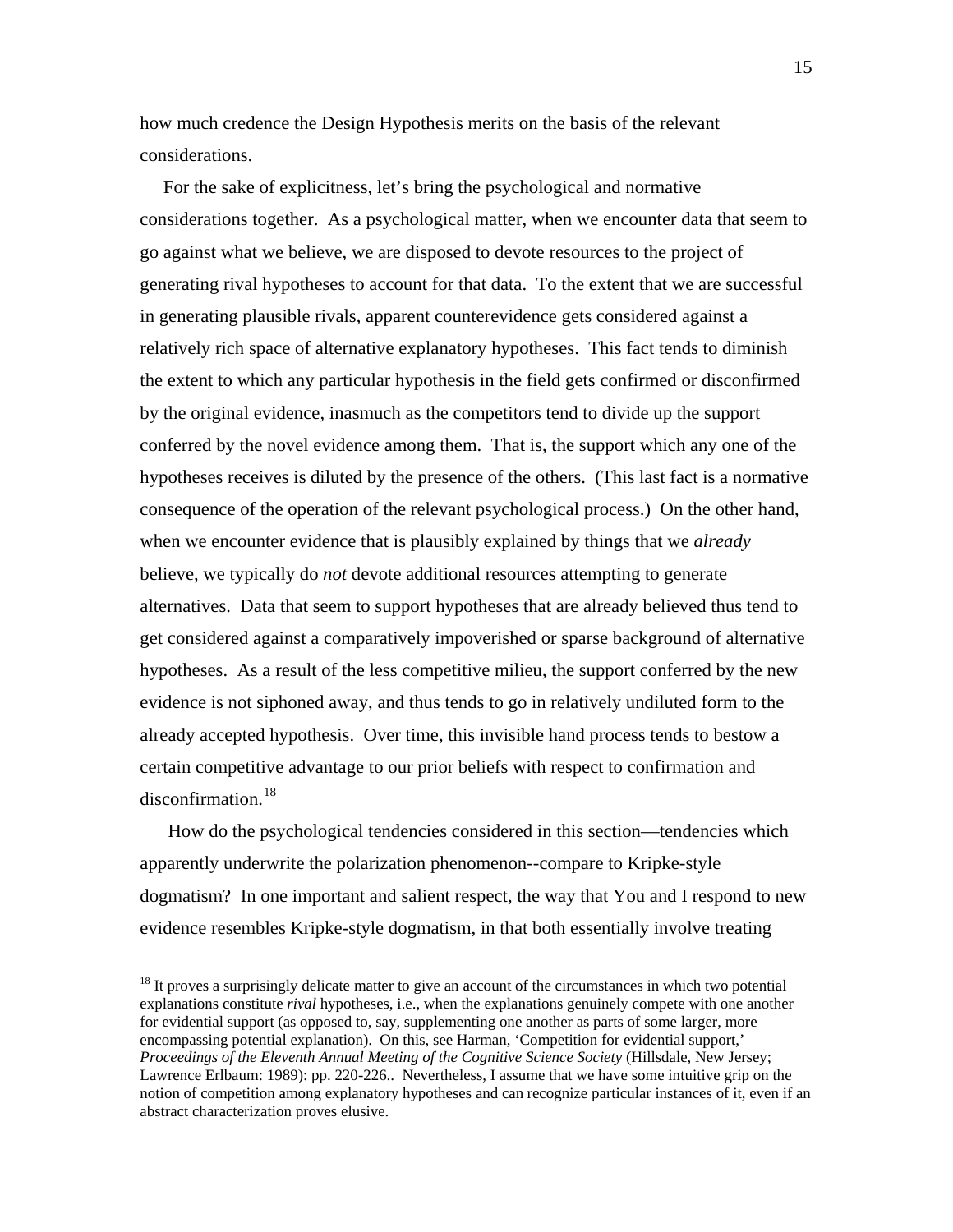incoming evidence differently depending on how such evidence fits or fails to fit with one's prior beliefs. There is an important asymmetry in the way that we respond to evidence that seems to tell against our prior beliefs and evidence that seems to tell in favor of those beliefs. In another respect, the way You and I respond to our evidence differs significantly from Kripke-style dogmatism, in that evidence which seems to tell against our prior beliefs typically occasions *more* thought than other evidence (as opposed to simply being dismissed as misleading).

 Still, aren't You and I every bit as unreasonable as the Kripkean dogmatist? The time has come to pursue this question in more depth.

## 4. Normative Implications

 We should, I think, distinguish carefully between (i) questions about the rationality of devoting greater scrutiny to apparent counterevidence in the relevant ways and (ii) questions about the rationality or epistemic status of the beliefs that result from having done so. One might think that such circumspection is unnecessary. After all, it's natural to think that if the practice of devoting greater scrutiny to apparent counterevidence is unreasonable, then the beliefs at which one arrives by engaging in that practice are themselves unreasonable, and that, on the other hand, if the practice is not unreasonable, then the beliefs at which one arrives by engaging in the practice are not necessarily unreasonable either. However, there are good reasons to proceed cautiously here. On what I take to be the correct view of these matters, questions about (e.g.) how much time or effort one should devote to scrutinizing a given argument or piece of evidence are *practical* questions. Thus, whether it's reasonable for one to spend additional time pondering a given argument, or attempting to think of some alternative explanation of a given fact, might very well depend upon whether one has to leave immediately in order to catch one's flight. Typically, the reasons that one has to devote further thought to a given argument or piece of evidence (if any) compete with other practical considerations. In such cases, rationality is always in part a matter of opportunity cost, in the economists' sense. On the other hand, how confident it is reasonable for one to be that some proposition is true typically does *not* depend on considerations such as whether one has to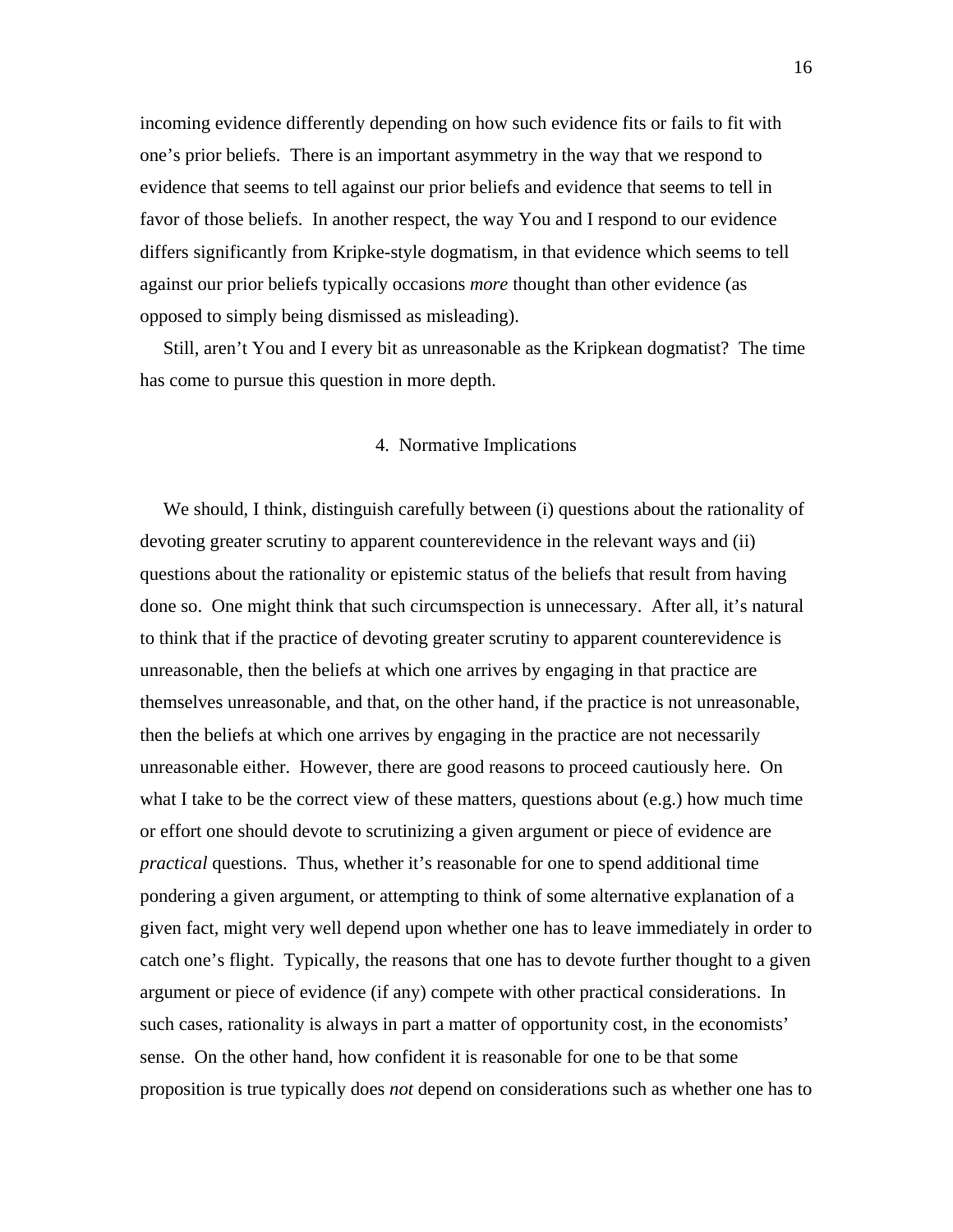leave immediately in order to catch one's flight. Rather, how confident it is reasonable for one to be that some proposition is true is a matter (at least in paradigmatic cases) of how well-supported that proposition is by one's evidence.<sup>[19](#page-16-0)</sup> In what follows, my ultimate focus will be on the epistemic status of the beliefs at which You and I arrive when we devote more thought to apparent counterevidence in the characteristic ways described above. I begin, however, by making some observations about the practice itself.

 In considering the tendency to devote greater scrutiny to apparent counterevidence, we might picture someone who deliberately and self-consciously adopts this as a policy, perhaps with an eye towards maintaining or further bolstering his or her original views. (One resolves that one will devote more time and effort to searching for alternative explanations of data that seem to support hypotheses that one presently disbelieves, and so on.) However, it would be misleading, I think, to picture the characteristic tendency of individuals to devote more thought to counterevidence on this model, as the manifestation of a consciously adopted policy. On the contrary, the tendency to devote more thought to that which seems to violate or run counter to one's expectations would seem to be the natural or default state, which prevails unless one deliberately makes a conscious effort to devote equal thought to those considerations which seem to support what one already believes. If it is indeed unreasonable to devote greater scrutiny to phenomena that seem to violate one's prior beliefs or upset one's expectations, then this particular cognitive defect is a deeply-rooted one. Indeed, such lack of even-handedness would perhaps have some claim to being considered the Original Sin of Cognition.<sup>[20](#page-16-1)</sup>

 As we've seen, one manifestation of our lack of even-handedness in responding to new evidence is our tendency to devote fewer cognitive resources to searching for alternative explanations of a given fact when we already believe some hypothesis that

<span id="page-16-0"></span><sup>&</sup>lt;sup>19</sup> For development and defense of these ideas, including further reflection on the relevant contrast, see my 'The Rationality of Belief and Some Other Propositional Attitudes' in *Philosophical Studies* 110 (2002): 163-196, and 'Epistemic Rationality as Instrumental Rationality: A Critique', in *Philosophy and Phenomenological Research* vol.LXVI, No.3 (2003): 612-640.

<span id="page-16-1"></span> $20$  Thus, consider one of the ways in which cognitive scientists attribute beliefs to pre-linguistic children. A sequence of events is produced within the child's visual field; the duration of the child's gaze is carefully timed. If the child continues to stare, this is taken as evidence that what has happened has violated the child's expectations, and as grounds for attributing the corresponding beliefs to him or her. On the other hand, if the child does not stare, no such attribution is made.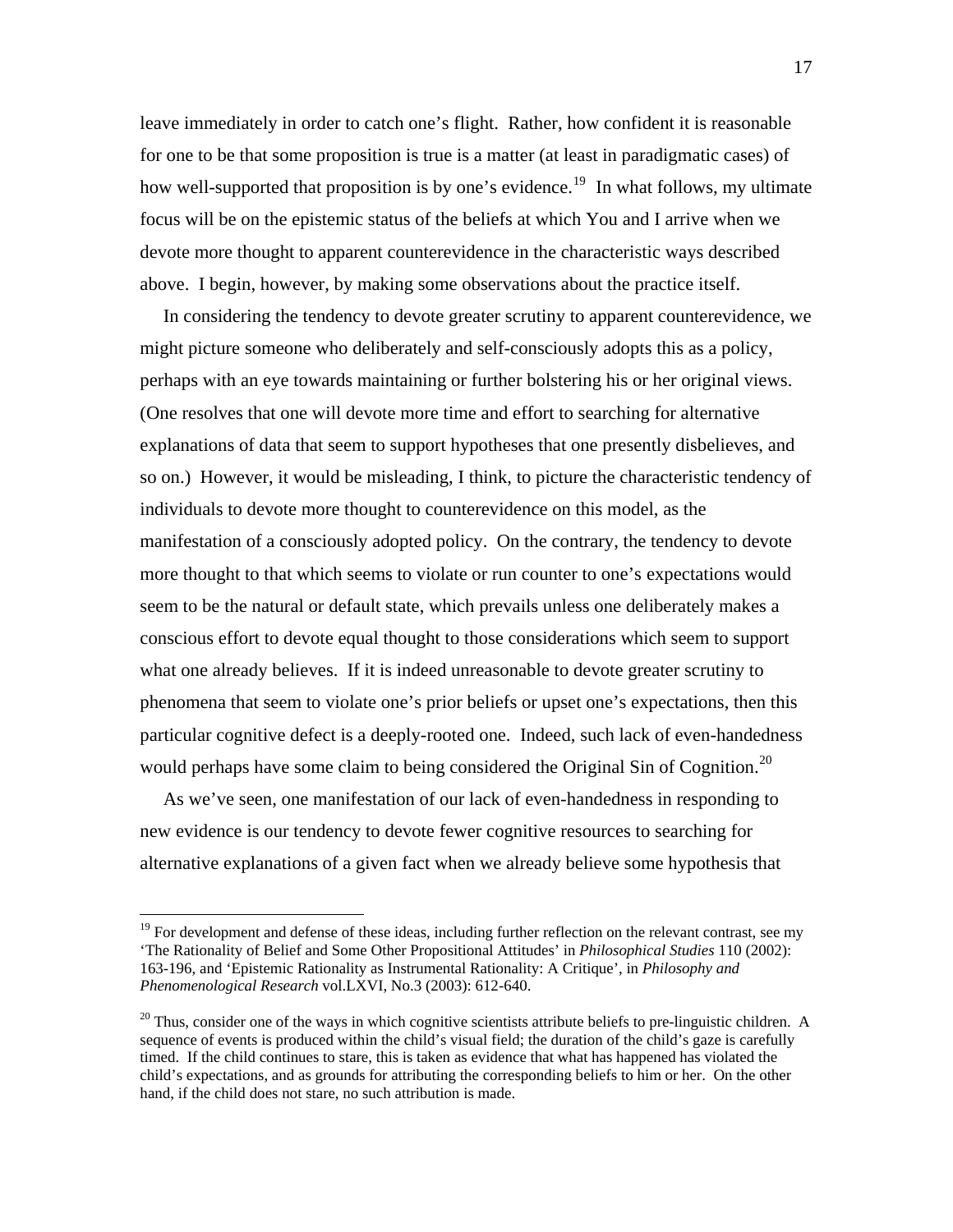would account for that fact than when we do not. Isn't this just *obviously* an unreasonable practice? Here is a reason for thinking that it is not. Compare the practice of science. It is often claimed that the sciences (at least, the mature sciences) are to some extent *anomaly-driven*, in the following sense.<sup>[21](#page-17-0)</sup> At any given time, there is a substantial range of phenomena that is well-accounted for by currently-accepted theory. The phenomena are exactly what one would expect given the truth of the accepted theory, the theory offers plausible and generally satisfying explanations of why particular events occur as they do, and so on. At the same time, there are various anomalies: salient phenomena that are not explicable in terms of the accepted theory, or worse, which stand in at least some *prima facie* tension with it. To this extent then, the anomalies seem to disconfirm or tell against the accepted theory.

 Scientists do not treat the anomalous phenomena and the non-anomalous phenomena on a par. On the one hand, scientists devote relatively little attention and effort to attempting to devise plausible alternative explanations of phenomena for which the accepted theory *already* offers a plausible explanation. On the other hand, scientists devote a great deal of attention and effort attempting to generate hypotheses that allow the existence of the anomalies to be reconciled with the presently accepted theory (to the extent that such is possible). Assuming that this is in fact a fair characterization of one aspect of actual scientific practice, we can ask: are scientists unreasonable for behaving in this way? To what extent (if any) does their proceeding in this way impugn the rationality of science itself?

 I don't believe that scientists are unreasonable for devoting more resources (intellectual or otherwise) attempting to generate novel explanations for anomalous phenomena than they do for phenomena that are already explained by the theory that they currently accept. (Indeed, one might very well think that to proceed in any *other* way would be unreasonable.) If this is correct, then the next question would seem to be the following: why think that what is reasonable in the context of scientific inquiry is unreasonable at the level of the individual thinker? Perhaps there is some reason for pulling the two apart. For example, perhaps any theory which is an accepted part of some

<span id="page-17-0"></span><sup>21</sup>The point is an especially prominent theme in Thomas Kuhn's *The Structure of Scientific Revolutions* (Chicago: University of Chicago Press,1962) although it is, I believe, much more generally acknowledged than some of the more contentious claims of that work.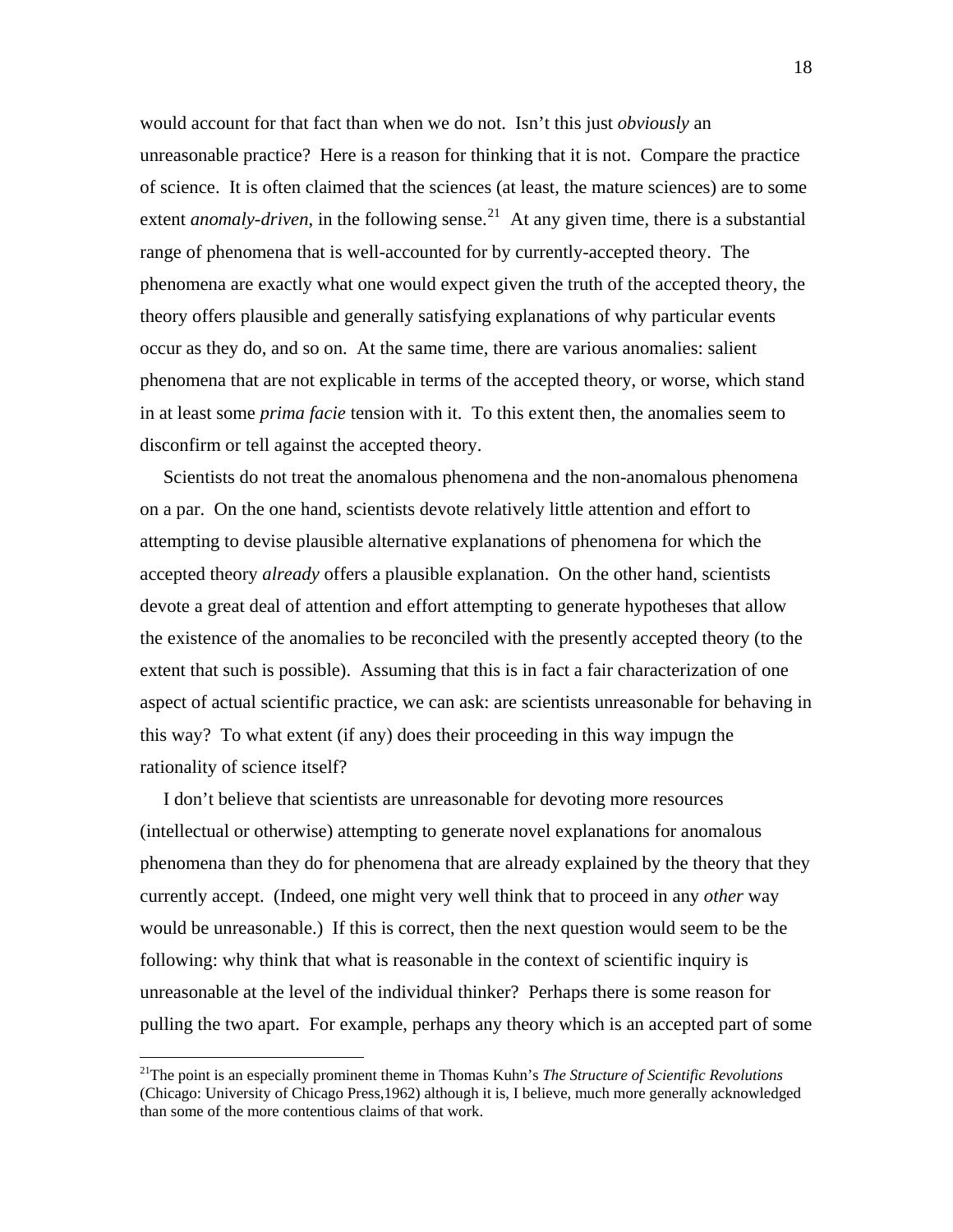mature science has a kind of epistemic standing that is not enjoyed by the world view of any individual, and so it is incumbent upon any individual thinker to be even-handed in his treatment of new evidence in a way that it is not incumbent upon scientists *qua* scientists. Still, one might be understandably hesitant to declare that a practice which seems perfectly reasonable for scientists *qua* scientists (and indeed, which might very well be extremely conducive to scientific progress) is unreasonable when employed by ordinary thinkers. At the very least, there is a substantive issue here.

 In general, the psychology of recent decades has not often shied away from claiming that human beings are significantly less rational than had traditionally been thought. It is noteworthy then, that some of the psychologists who have studied the polarization phenomenon have been quite reluctant to simply declare the relevant cognitive behavior unreasonable. Thus, Gilovich cautions as follows:

 At first blush, such uneven treatment of new information strikes most people as completely unjustified and potentially pernicious. It conjures up images, for example, of close-minded people disregarding a person's individual characteristics in deference to some invalid ethnic, gender, or occupational stereotype; it brings to mind examples of individuals and groups adhering to outmoded dogma…On closer inspection, however, the question of how impartial we should be in evaluating information that confirms or refutes our preconceptions is far more subtle and complicated than most people realize…the issue is complicated because it is also inappropriate and misguided to go through life weighing all facts equally and reconsidering one's beliefs anew each time an antagonistic fact is encountered…(*op.cit.,*pp.50-51).

Especially notable here is the view of Lord, Ross, and Lepper, the authors of the original capital punishment study:

 It is worth commenting explicitly about the normative status of our subjects' apparent biases…[T]here can be no real quarrel with a willingness to infer that studies supporting one's theory-based expectations are more probative than, or methodologically superior to, studies that contradict one's expectations. When an 'objective truth' is known or strongly assumed, then studies whose outcomes reflect that truth may reasonably be given greater credence than studies whose outcomes fail to reflect that truth (p.2106).

Indeed, Lord, Ross, and Lepper suggest that You and I are properly subject to criticism only insofar as our *initial* convictions are held more strongly than is warranted by our original evidence (pp.2106-2107).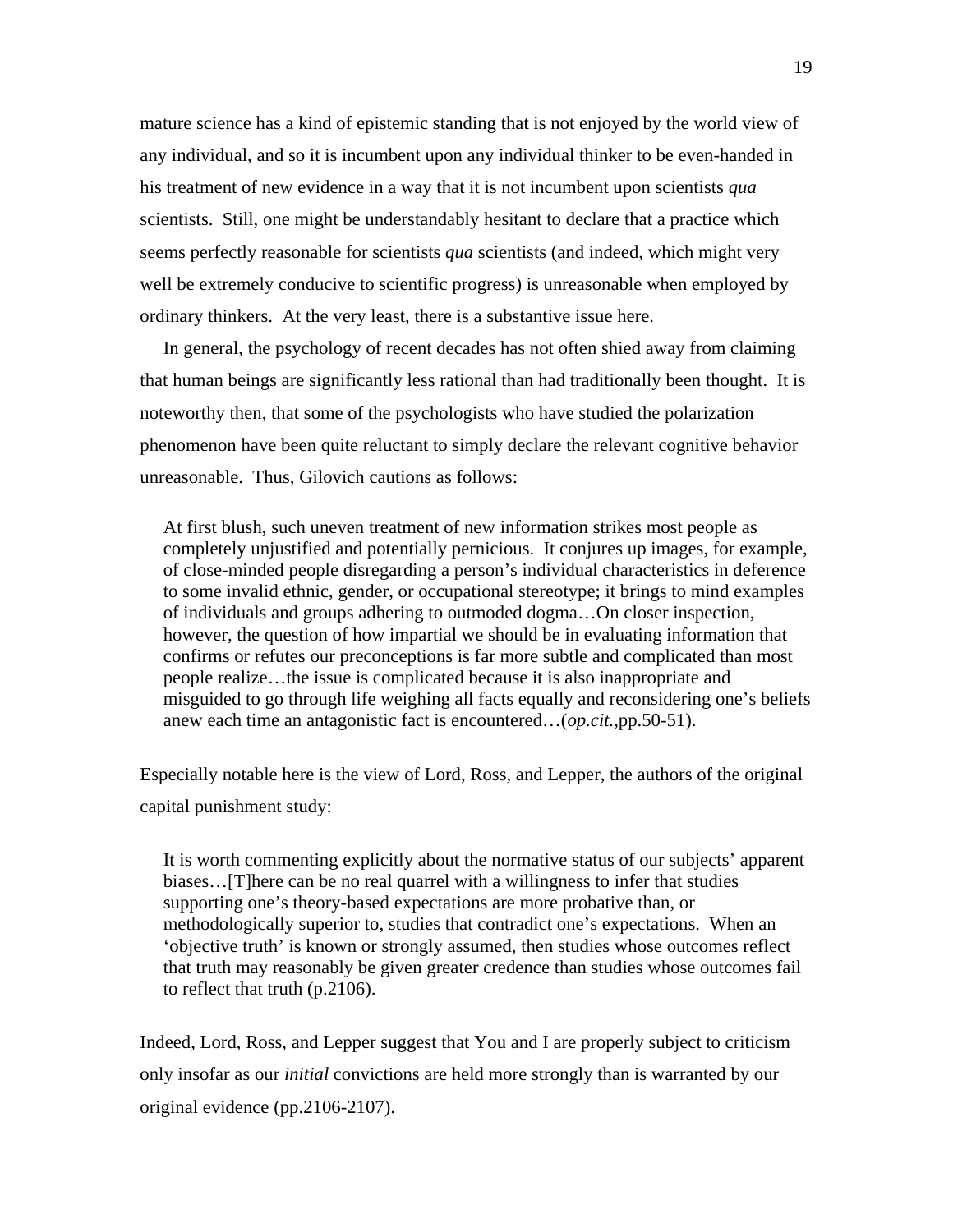Notice that this normative view, viz. that it is appropriate to give more weight to studies that cohere with one's prior opinions provided that those opinions are adequately justified by one's original evidence, would seem to license a modest form of Kripkean dogmatism. (Unlike full-fledge Kripkean dogmatism, one is not entitled to give zero weight to counterevidence, but one is permitted to discount such evidence to some significant extent.) Like full-fledged Kripkean dogmatism, the normative view in question can be shown to be false by appeal to the Commutativity of Evidence Principle. For again, let E represent some collection of evidence which has the following properties:

- (i) There is some proper subset of E,  $E^*$ , such that: if  $E^*$  represented one's total evidence with respect to H, then one would be justified in believing that H is true on its basis, and
- (ii) There is another proper subset of E,  $E^{**}$ , such that: if  $E^{**}$  represented one's total evidence with respect to H, then one would be justified in believing that H is false on its basis.

Suppose that over time, one gradually accumulates evidence that bears on H, until one's total relevant evidence consists of E. Now compare two different possible histories of how one might have arrived at that point. In Case 1, one first accumulates the evidence which comprises  $E^*$ , forms the justified belief that H is true, and thus gives less weight to all of the subsequently considered evidence that counts against H. In Case 2, one first accumulates the evidence which comprises  $E^{**}$ , forms the justified belief that H is false, and thus gives less weight to all of the subsequently considered evidence that counts in favor of H. One thus ends up more confident that H is true in Case 1 than in Case 2, despite the fact that one has the same evidence in both cases, because of purely historical facts about the temporal order in which the elements of E were acquired.

 Indeed, one might think that the Commutativity of Evidence Principle can do even more work here. We have emphasized the significant differences between the way in which You and I respond to evidence in the light of our prior beliefs and the way in which the Kripkean dogmatist does. Still, one might think that the views at which You and I arrive by responding to our evidence in this way can also be shown to be unreasonable by appeal to the Commutativity of Evidence Principle, in a parallel manner. For if the 'alternative model' outlined in section 3 is in fact accurate as a descriptive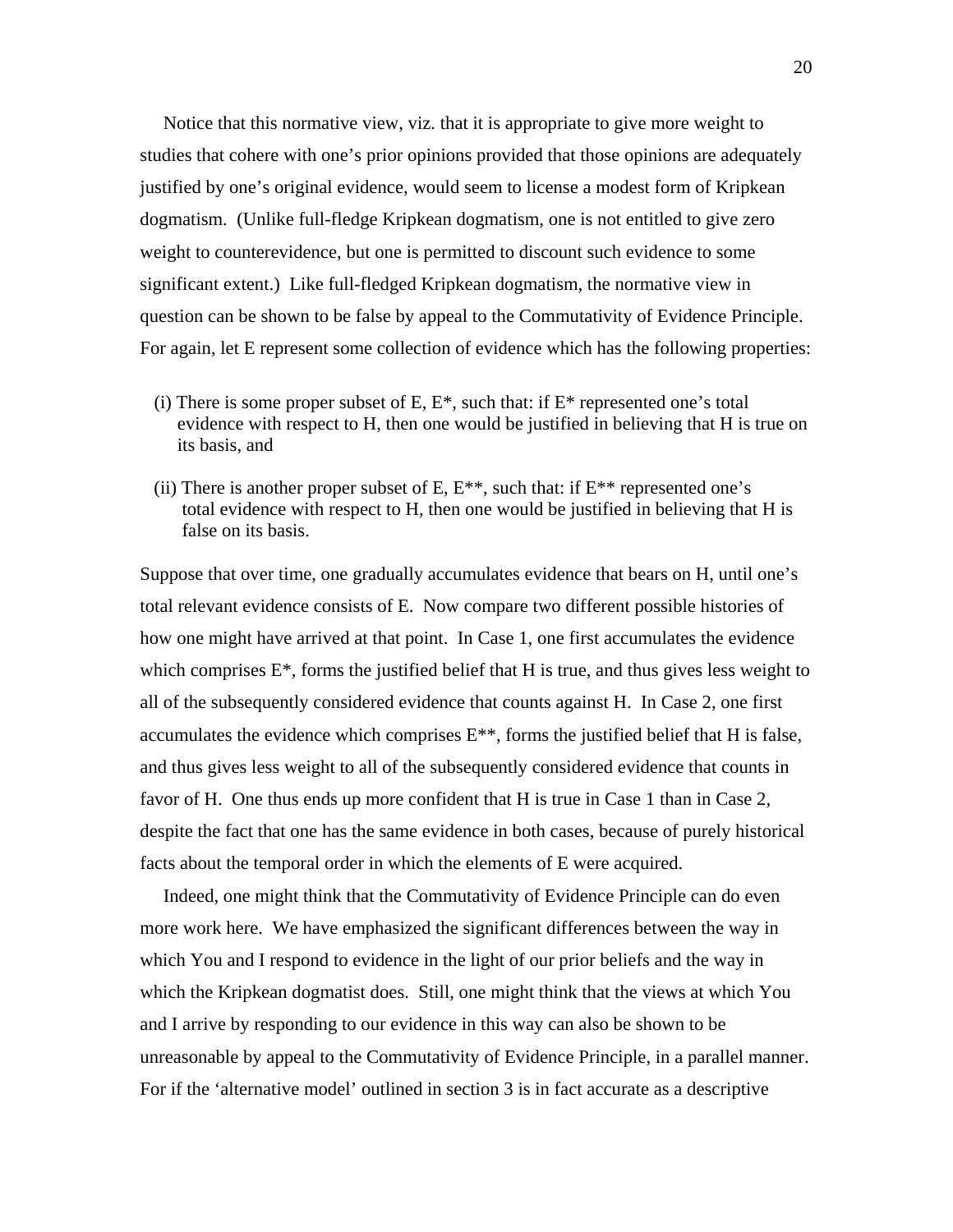account, then it looks as though purely historical facts about the order in which You and I acquire our evidence will often make a difference to what we end up believing. Thus, consider some early time t0, before I had any opinion at all about whether the hypothesis of DETERRENCE is true. At time t1, I receive evidence which suggests that DETERRENCE is true, and I take up the corresponding belief in response. I thus respond to subsequently encountered evidence in the manner characteristic of a believer in DETERRENCE, as opposed to the manner characteristic of someone who disbelieves DETERRENCE or the manner characteristic of someone who neither believes nor disbelieves DETERRENCE. Thus, when at some still later time t2 I encounter evidence which seems to tell against DETERRENCE, I'm disposed to respond differently to this evidence in virtue of my belief. Among other things, I'm disposed to generate for consideration alternative explanations of the apparent counterevidence. I am thus more likely to consider the bearing of the apparent counterevidence to DETERRENCE against a relatively enriched background of alternatives, and this in turn tends to diminish the extent to which the apparent counterevidence disconfirms DETERRENCE for me, inasmuch as its probative force is somewhat diluted by the presence of the various rivals. On the other hand, suppose that I had encountered the same two pieces of evidence in the reverse order. If I had first encountered the evidence that suggests that DETERRENCE is false, then I would have taken up *that* belief, and I would respond to subsequently encountered evidence in the manner characteristic of someone who holds *it*. In particular, when I subsequently encounter the evidence that seems to suggest that DETERRENCE is true, it is this piece of evidence which is more likely to get considered against an enriched background of competing hypotheses and thereby to have its bearing on any one hypothesis lessened.

 The suspiciousness of this is perhaps even greater when we focus once again on the interpersonal case of two individuals who have been exposed to both pieces of evidence, differing only in the order in which they encountered that evidence. If they both reason in the way described, the model predicts that they might very well end up with different levels of confidence towards the proposition that capital punishment is a deterrent, despite apparently having the same total evidence. In that case, it looks as though two individuals who share the same total evidence end up believing different things because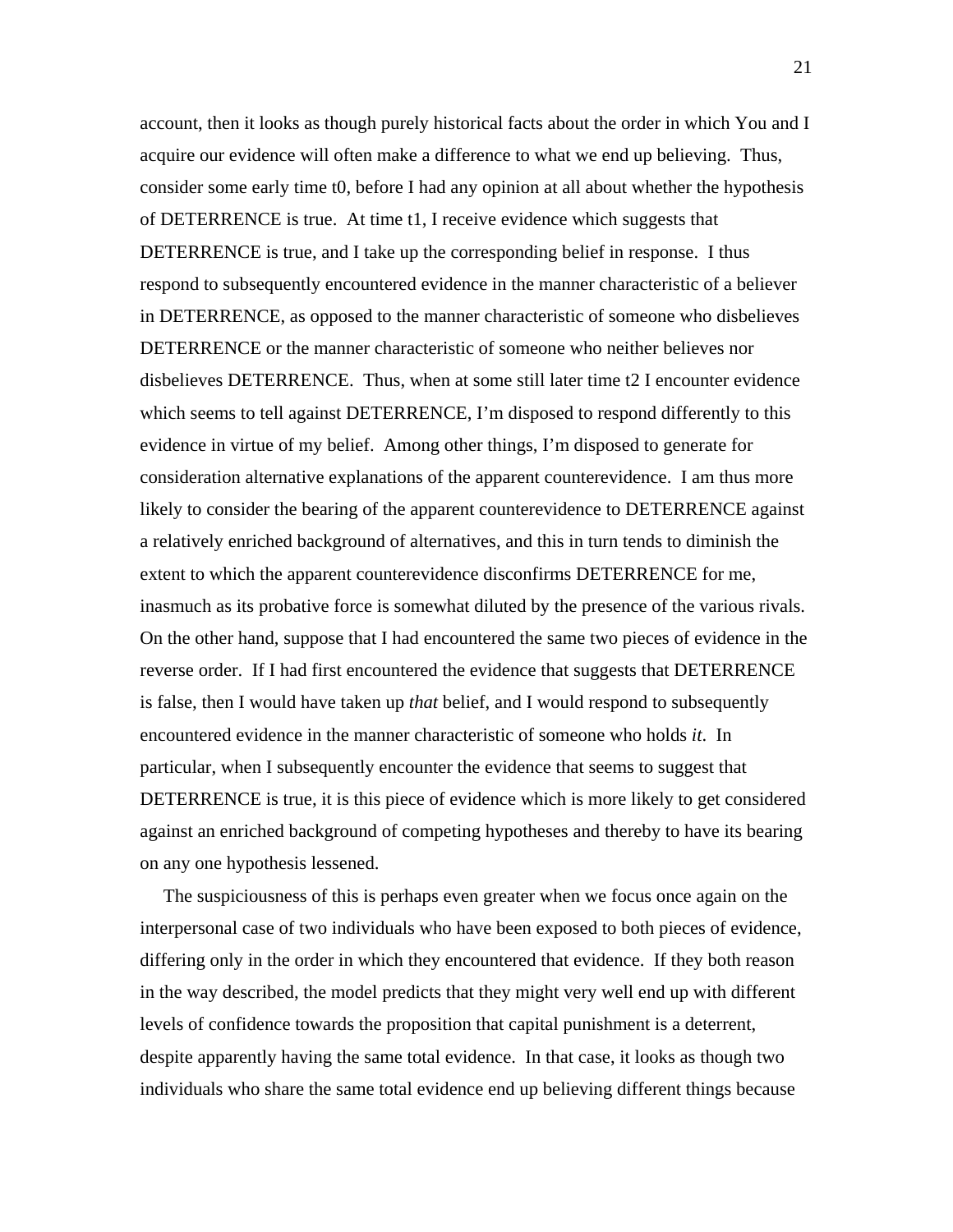of historical facts about the relative order in which they encountered the elements that comprise that total evidence. If we say that each might nonetheless be reasonable in believing as he does, then this would seem to be a straightforward violation of the Commutativity of Evidence Principle.

 However, this line of reasoning is mistaken. Initial appearances to the contrary, individuals in the above scenario do *not* violate the Principle when it is properly understood. This is because, when individuals reason in the envisaged way, they do not in fact end up with the same total evidence in the relevant sense. Here it's important to distinguish between two different senses of 'evidence', a broad sense and a narrow sense. Evidence in the **narrow** sense consists of relevant information about the world. Statistical information about crime rates is, perhaps, a paradigm of evidence in the narrow sense. As a rough rule of thumb: evidence in the narrow sense consists of things that it would be natural to call 'data'. In the narrow sense of evidence, the individuals in the scenario described above have the same total evidence. On the other hand, we can also speak about evidence in the **broad** sense. Evidence in the broad sense includes everything of which one is aware that makes a difference to what one is justified in believing. Clearly, evidence in the broad sense includes evidence in the narrow sense, inasmuch as relevant data or information of which one is aware typically does make a difference to what one is justified believing. But one's evidence in the broad sense will include, not only evidence in the narrow sense of data, but also things such as the space of alternative hypotheses of which one is aware. For (by the Key Epistemic Fact) which hypotheses one is aware of can make a difference to what one is justified in believing. Now, even if two individuals have exactly the same evidence in the narrow sense, they might have different evidence in broad sense, in virtue of differing with respect to the set of hypotheses of which they are aware. But if they have different evidence in the broad sense, then they might differ in what they are justified in believing, despite having exactly the same evidence in the sense of data. (Again, this will be admitted by anyone who accepts the Key Epistemic Fact.)

 On the present view then, the following is true. For any given body of total evidence—where total evidence is understood as evidence in the broad sense-- the order in which the constituent pieces of evidence are acquired makes no difference to what it is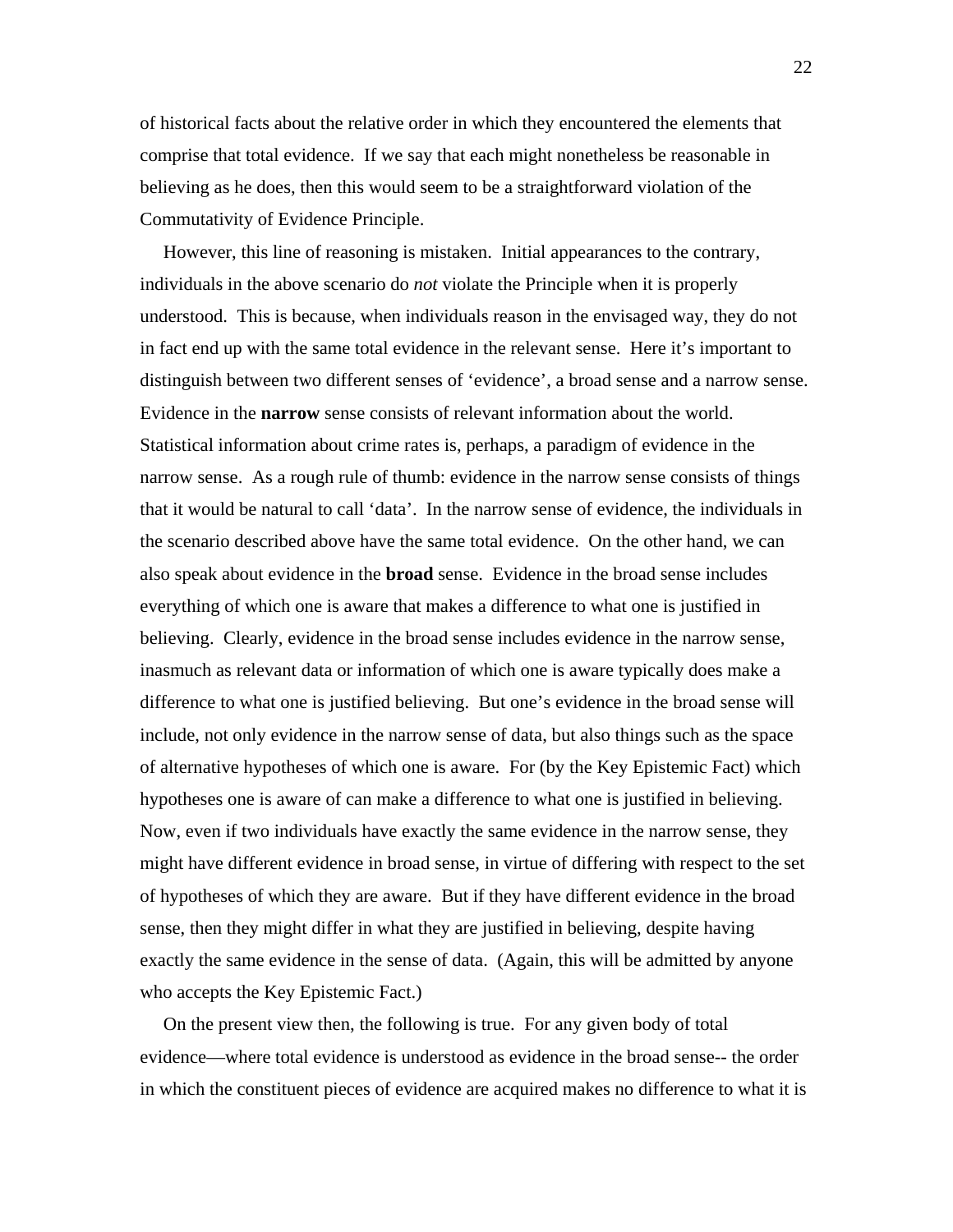reasonable to believe. If one had arrived at the same body of total evidence by encountering the constituent pieces of evidence in a different order, one would be justified in believing exactly what one is justified in believing as things actually stand. Thus, the Commutativity of Evidence Principle is respected. On the other hand, historical facts about when one acquires a given piece of evidence might make a *causal* difference to which body of total evidence one ultimately ends up with. One acquires a given piece of evidence at an early stage of inquiry; this might very well influence the subsequent course of inquiry in various ways, by way of making a difference to how one subsequently thinks and acts (which possibilities one considers, which routes get explored as the most promising and fruitful, and so on.) And this in turn can make a difference to what evidence one ends up with. In such cases, there is an undeniable element of path-dependence. It is an interesting question, I think, how troubled we should be by the specter of such path-dependence (if we should be troubled at all). Is it enough to undermine the reasonableness of one's believing as one does, that one might very easily have arrived at a different body of total evidence, that one's having arrived at *this* particular body of evidence is in various ways a highly contingent, fragile matter? (In some extremely close possible worlds, one's total evidence is significantly different.) I'm not convinced that it is: I think that if one's beliefs are ones that it would otherwise be reasonable to hold in the light of one's total evidence, then the fact that it is a highly contingent, fragile matter that one has this particular body of total evidence rather than some other is not enough to undermine the reasonableness of one's believing as one does.

 However, one might think that there is a special feature with respect to the case at hand. Here, not only does one know that one easily could have had different total evidence, but one also has some idea about the *direction* in which one's actual total evidence is likely to be skewed, viz. it is likely to be skewed in the direction of those beliefs that one held at the outset. One might then think that one ought to correct for the operation of the relevant psychological mechanisms, by being less confident of those beliefs that are likely to have been the past beneficiaries of the mechanisms. In short, to the extent that the invisible hand becomes visible, one ought to correct for its operation.

 I believe that this last thought is correct. Those few of us who are *aware* of the phenomenon of belief polarization—which includes, presumably, attentive readers of the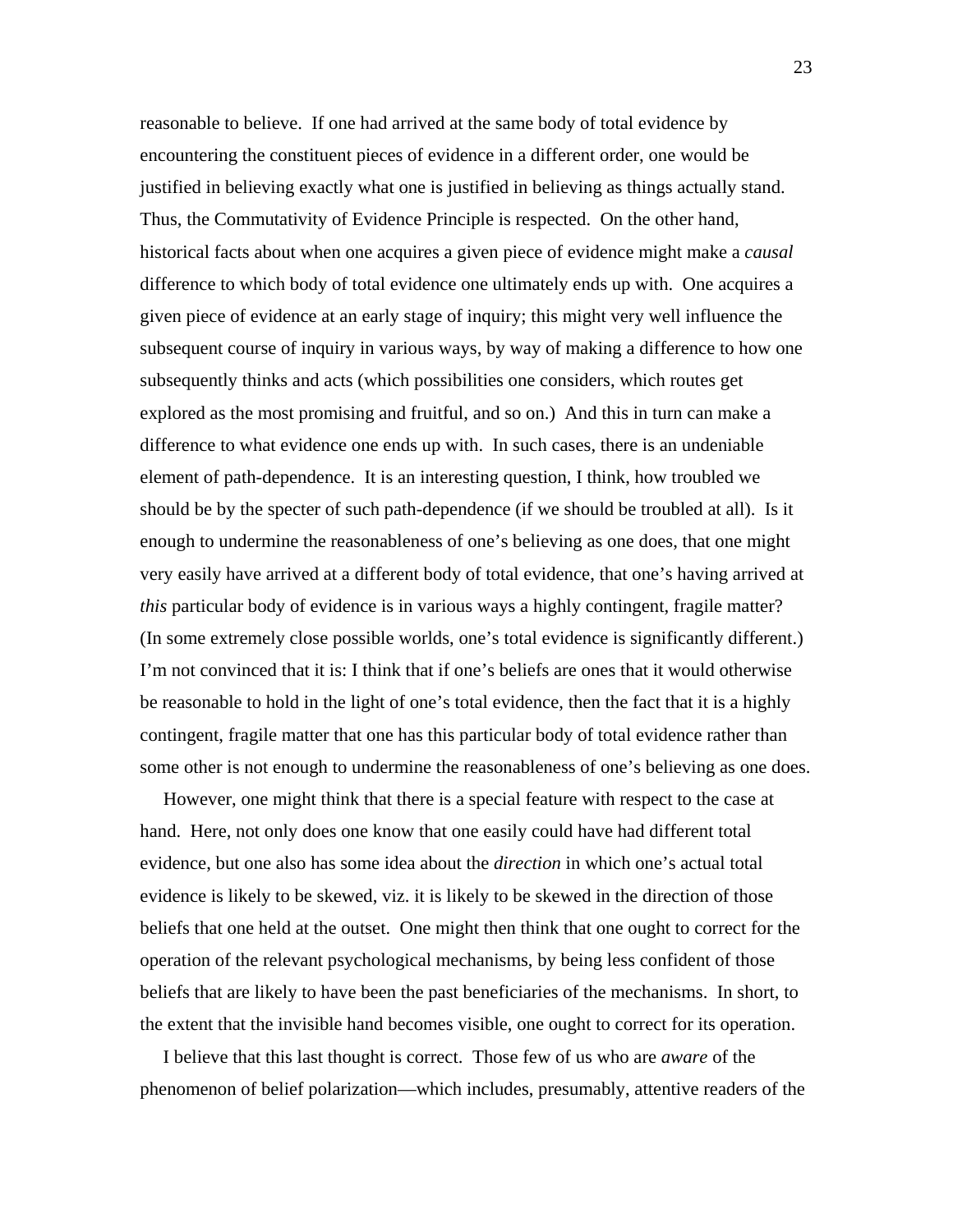present paper-- ought to be less confident of beliefs that are likely to have benefited from the underlying psychological mechanisms. The psychological mechanisms in question constitute *biasing factors* inasmuch as they influence the evidence which one ends up with in a systematic, directed way. (That is, the evidence one ends up with is likely to be a biased sample of the evidence that one would have had if the relevant psychological mechanisms were not operative.)

 From this, of course, it doesn't follow that the average person who is presumably unaware of the phenomenon of belief polarization is unreasonable in believing in accordance with his or her total evidence--even if her having that body of total evidence rather than some other is partially due to the past operation of the relevant kind of biasing factors. In general, the fact that distorting or biasing factors played a role in one's arriving at total evidence E does not make it unreasonable to believe in accordance with E, provided that one is unaware of the operation of those factors; what would be unreasonable would be to fail to adjust one's views upon learning of the role played by those distorting or biasing factors. Thus, suppose that you are my only source of information about what kind of person Leopold is, and I have no reason to distrust your reports on the subject. Nevertheless, you always pass along any information about Leopold that casts him in an unfavorable light while systematically withholding information that casts him in a favorable one. In these circumstances, it is not unreasonable for me to hold a negative opinion of Leopold on the basis of the information available to me; what would be unreasonable would be to fail to adjust my view upon learning of your role in biasing my evidence with respect to the question. (In this latter case, of course, my total evidence would have changed in a crucial way.)

 In general, accurately proportioning one's beliefs to one's total evidence suffices for believing reasonably. But facts of which one is completely unaware are not eligible for inclusion among one's total evidence. For this reason, I think that we should admit that the beliefs of someone who responds to evidence in the way described here can be reasonable, provided that he is completely unaware of the fact that his evidence is likely to be biased in this way. In presenting these ideas in various forums, I have found considerable sympathy for this verdict, but also some resistance, as well as no small amount of ambivalence. I will end this section by offering a speculative diagnosis of why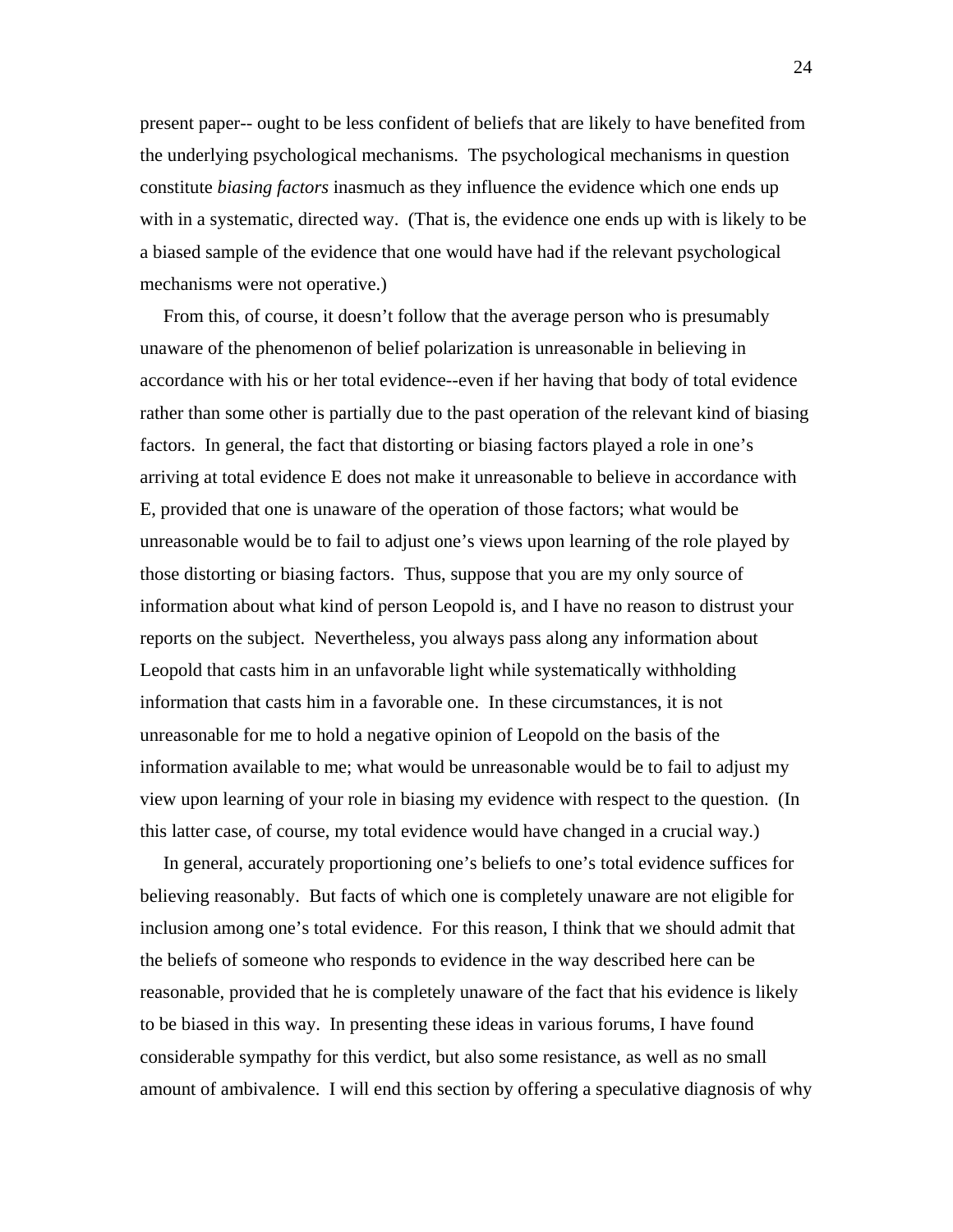many of us--for I include myself here--tend to have somewhat soft intuitions about this sort of case. When you pass along information that casts Leopold in an unfavorable light, while filtering out information that casts him in a favorable one, the evidence which I end up with is in effect a biased sample of the evidence that I would have had, had you not acted in this way (and no similar distorting factor had operated instead). That my belief is nonetheless a reasonable one, despite being based on an unrepresentative sample of evidence, is due to the fact that I am nonculpably oblivious to this. But perhaps there is also another factor that is relevant here: the biasing factor is completely *external* to me, not only in the sense that it operates wholly outside of my ken, but also in the sense that my own agency plays no role in the relevant mechanism. Notice that in this respect, a person who subjects apparent counterevidence to greater scrutiny (and thus tends to arrive at what is in fact a biased sample of the evidence that he would have wound up with otherwise) but is non-culpably ignorant of this, seems to constitute something of an intermediate case. On the one hand, he is unaware of the fact that a biasing factor played a role in his arriving at this body of total evidence. On the other hand, his agency is complicit in the fact that he now possesses a biased sample of evidence; the biasing mechanism is located in *him*. Perhaps this accounts for why intuitions about the status of the beliefs arrived at in this way tend to be less firm than intuitions about more paradigmatic cases of rationality and irrationality.<sup>[22](#page-24-0)</sup>

# 5. Conclusion

 The following is, I believe, a not uncommon pattern. Relatively early on, one picks up a view about some controversial matter, a view that is not shared—and indeed, is explicitly rejected--by some who have considered the question. Perhaps one even picks up the view at One's Parent's Knee. Once one first begins to hold the view, one retains it thereafter. [23](#page-24-1) Perhaps at various times one is somewhat more confident than at other

<span id="page-24-0"></span> $^{22}$  The concept of bias is, I believe, one that could stand more analytical hatchet work than it has thus far received. For some early stabs, see Nozick, *The Nature of Rationality* (Princeton, NJ: Princeton University Press, 1993), pp.100-106, and my 'On Following the Argument Where It Leads' (in preparation).

<span id="page-24-1"></span><sup>&</sup>lt;sup>23</sup> A recent, particularly interesting autobiographical account of this phenomenon by a philosopher is G.A. Cohen, *If You're An Egalitarian, How Come You're So Rich?* (Cambridge, MA: Harvard University Press,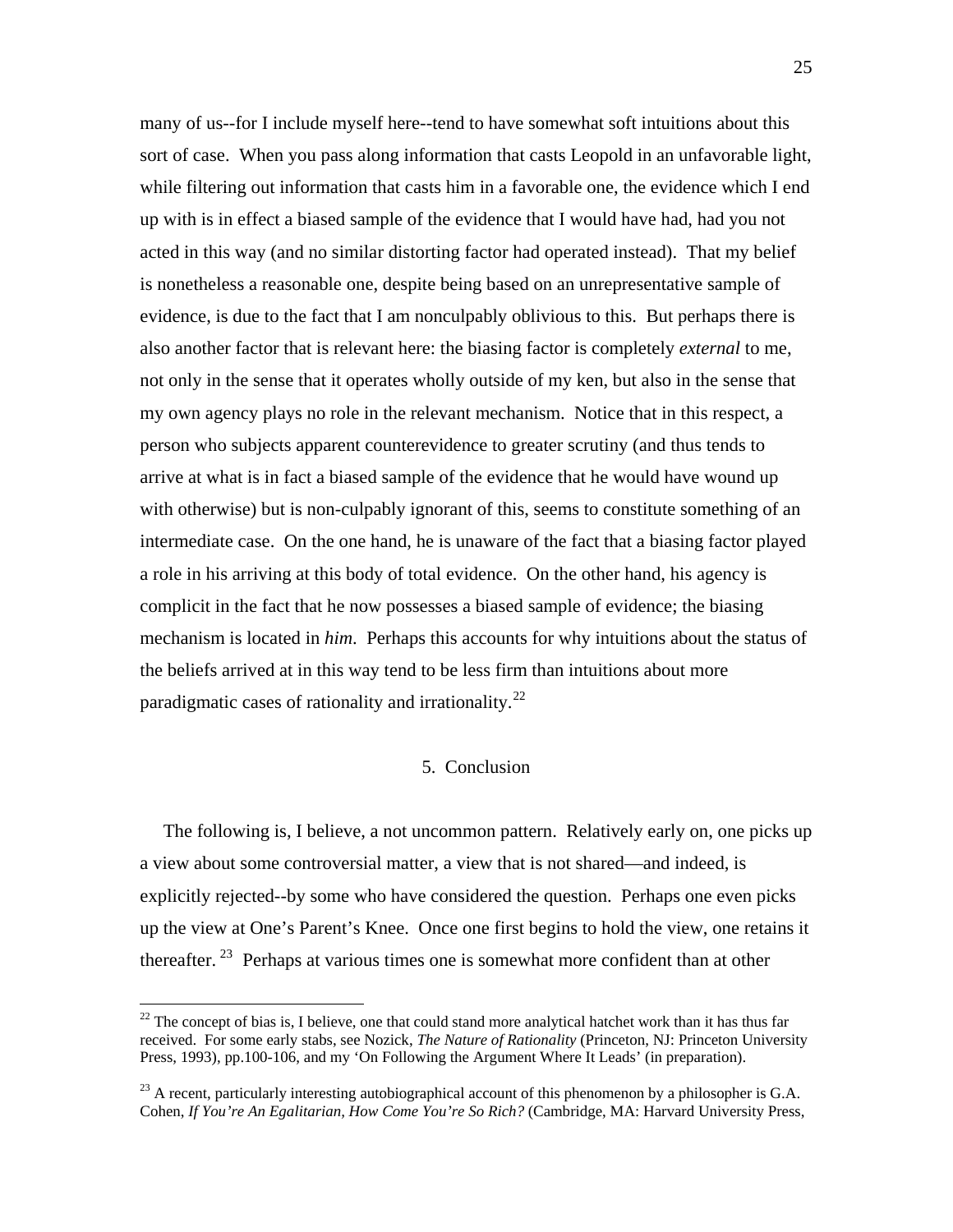times, but after one first comes to hold the view, one can from then on be correctly described as believing the relevant proposition. Over time, however, the reasons for which one holds the view evolve. That is, the reasons for which one believes that [EXAMPLES] are not identical to the reasons for which one held this belief, when one first began to hold it. (If pressed to defend one's view now, the considerations that one would cite are different from the considerations that one would have cited then.) Indeed, perhaps reflection on one's past self would prompt thoughts of the following sort:

 Looking back on it, the reasons for which I first came to hold this view were not particularly strong. Indeed, given the considerations available to me then, I was probably overly confident. However, this purely biographical fact is not relevant to how confident I should be that the same belief is true now. For how confident I should be now depends purely on the reasons for and against the belief that I currently possess. Thus, even if at some point in the past I was overly confident, this is no reason for me to be any less confident of the view now, for I currently have stronger reasons for thinking that the view is true than I did then, reasons which *do* suffice to justify my present level of confidence. For me to think that the quality of the reasons for which my past self held the belief is somehow relevant to what I should think now would be to commit a version of the Genetic fallacy.

 This line of thought might seem unimpeachable. But for reasons that can perhaps be anticipated given the discussion to this point, I think that it proceeds too quickly. There are several reasons why some measure of suspicion seems in order in the circumstances. $24$  The point that I wish to emphasize is the following. Even if one can reasonably assume that one is giving due weight to all of the relevant considerations of

<span id="page-25-0"></span><sup>24</sup> In addition to the reason cited in the main text, there is this: to the extent that one now judges that one's past reasons for holding the view in question were not sufficient to justify one's past attitude towards it, one gains some negative inductive evidence about how reliable one is in weighing evidence of the relevant sort (presumably, one is making a mistake at some point, either now or then). I do not want to press this point too hard, however. Among other things: particularly in a case in which one first formed the relevant belief relatively early on in life, perhaps one can reasonably assume that one's ability to accurately assess evidence of the relevant sort has improved with greater intellectual maturity.

 <sup>2000).</sup> See especially Chapters 1 and 2, 'Paradoxes of Conviction', and 'A Montreal Communist Jewish Childhood'.

It would be interesting to know, although no doubt difficult to discover, how common it is for individuals to be aware of controversial issues for some significant length of time before first forming opinions about them. For my own part, I confess that I cannot remember a time when I was aware of issues such as the moral permissibility of abortion, or the moral permissibility of eating red meat, or whether human beings possess free will, but had not yet formed an opinion; as far as I can tell, my awareness of each of these issues—as well as countless others-- is more or less coeval with my having some opinion or other about them. (I do not report this fact with pride.)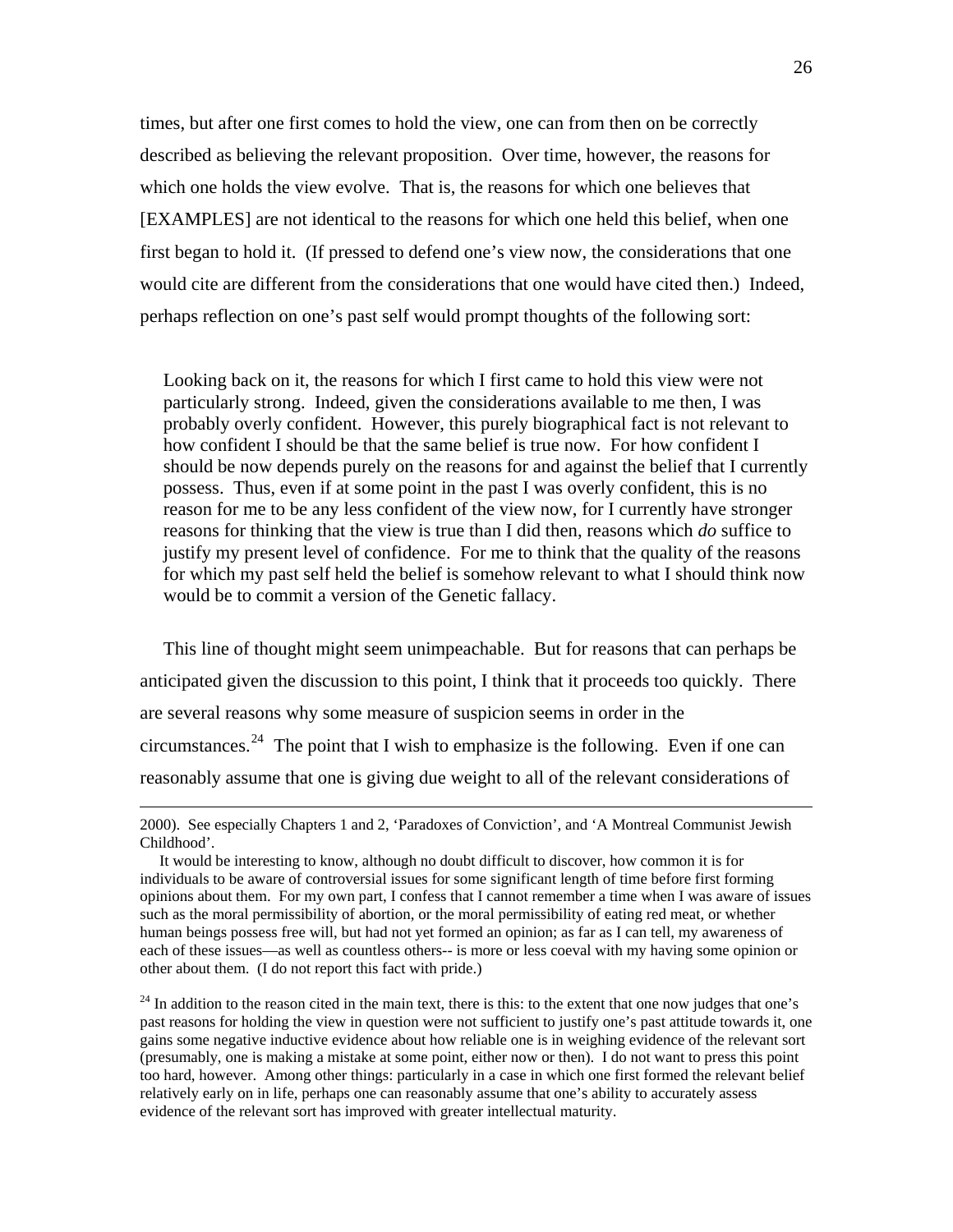which one is currently aware, there are still reasons for suspicion when the belief has the relevant kind of history. For as we have seen, the fact that a belief is held at earlier times can skew the total evidence that is available at later times, *via* characteristic biasing mechanisms, in a direction that is favorable to itself. The concern is not (simply) the banal point that an individual who has long held a given view might easily fall into overestimating how well-supported it is by the considerations available to him; rather, the very fact that he has this particular body of considerations available, rather than one that is significantly less favorable, might very well be due to the fact that he has long been a believer.<sup>[25](#page-26-0)</sup> In deciding what level of confidence is appropriate, we should taken into account the tendency of beliefs to serve as agents in their own confirmation. Moreover, inasmuch as the possibility that the relevant biasing mechanisms played a role in skewing one's total evidence is a cause for concern even when one's original belief *was* initially based on adequate evidence, the reasons for concern would seem to be even stronger in a case in which one now judges that one's earlier reasons were not particularly strong. Thus, I'm inclined to think that, unless one has some special reason to think that one does not respond to apparent counterevidence in the way that individuals typically do, one should be less confident of beliefs with the relevant kind of history.

 Descartes initiated modern philosophy when he embarked upon an intellectual project of immense ambition. According to his own account, the project was inspired by his doubts about a view of the world that had been built upon opinions uncritically inherited in his youth. Concerned that his attempts to achieve anything worthwhile in the sciences would inevitably be undermined by the influence of such opinions, he set out to begin anew, by suspending his commitment to everything that he had previously taken for granted. In attempting to determine what is true, he would begin with a cognitively clean slate. To do otherwise would be to load the dice at the very outset of inquiry, in a way that would risk tainting its subsequent deliverances.

 By the twentieth century, if not earlier, this Cartesian project had become a popular target for detractors, including some thinkers of the highest rank. Peirce saw the

<span id="page-26-0"></span> $25$  In this respect then, it would seem to make sense for an individual so situated to 'distrust reason' to a certain extent. See the stimulating discussion in Hilary Kornblith's excellent essay 'Distrusting Reason', *Midwest Studies in Philosophy*, XIII (1999), pp.181-196.